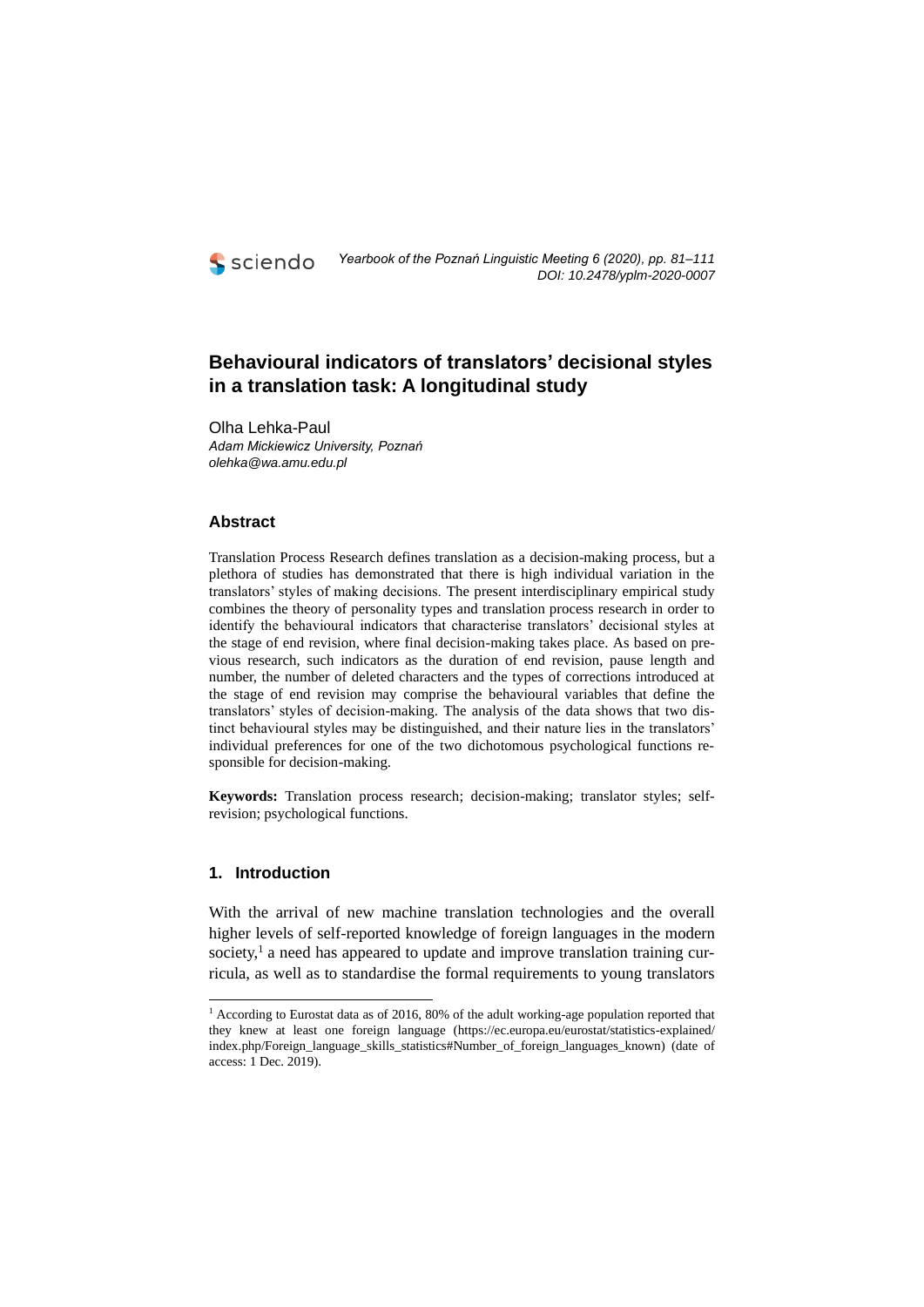entering the translation market. According to the presently effective European Master's for Translation (further referred to as "EMT") competence framework issued in 2017, the universities that train future translators need to ensure that the graduates acquire five basic competences that are essential for being successful in the current translation market. Among these competences is the "language and culture" competence described as "the driving force behind all the other competences" (EMT competence framework 2017: 6), which entails extensive knowledge of both working languages and cultural backgrounds. The core of the framework, however, constitutes the "translation" competence that consists in a complex set of "strategic, methodological and thematic competences" (EMT competence framework 2017: 6), whose main practical skills include being able to analyse the source document, implement adequate translation strategies, conduct revision and quality control, and use the translation tools relevant for the task at hand. Thus, the "translation competence" can be understood in the broadest sense as the translator's ability to make the necessary decisions during the whole process of translation – from receiving the task to delivering the target text to the client – and being able to justify those decisions.

The importance of the decision-making skills within the "strategic competence" has also been acknowledged in empirical research projects into translation competence development and acquisition, such as PACTE (e.g. Hurtado Albir 2017) and TransComp (Göpferich & Jääskeläinen 2009). Hence, translators are expected to be highly proficient bilinguals whose key competences and skills lie in efficient decision-making and quality control.

Empirical research into the translation process has shown, however, that translators display different behaviours in the translation process, and therefore adopt different decision-making styles. For example, some translators tend to generate a lot of "intermediate solutions" (a term coined by Toury 1995: 218) as temporary translation variants in the process of drafting the translation, while others prefer leaving most of the decision-making for the end revision stage, i.e. once the first draft has been finished. Some translators tend to display a lot of "backtracking" behaviour (Carl et al. 2011), which means returning to the previously typed translation chunks in order to revise them, while others have a tendency to revise their initial decisions once the whole text has been translated and a more "global" perspective of the translated text has been made available (Dragsted & Carl 2013). Despite the fact that translation researchers generally acknowledge the existence of different translation behaviours as individual "idiosyncratic regularities" (Munõz Mar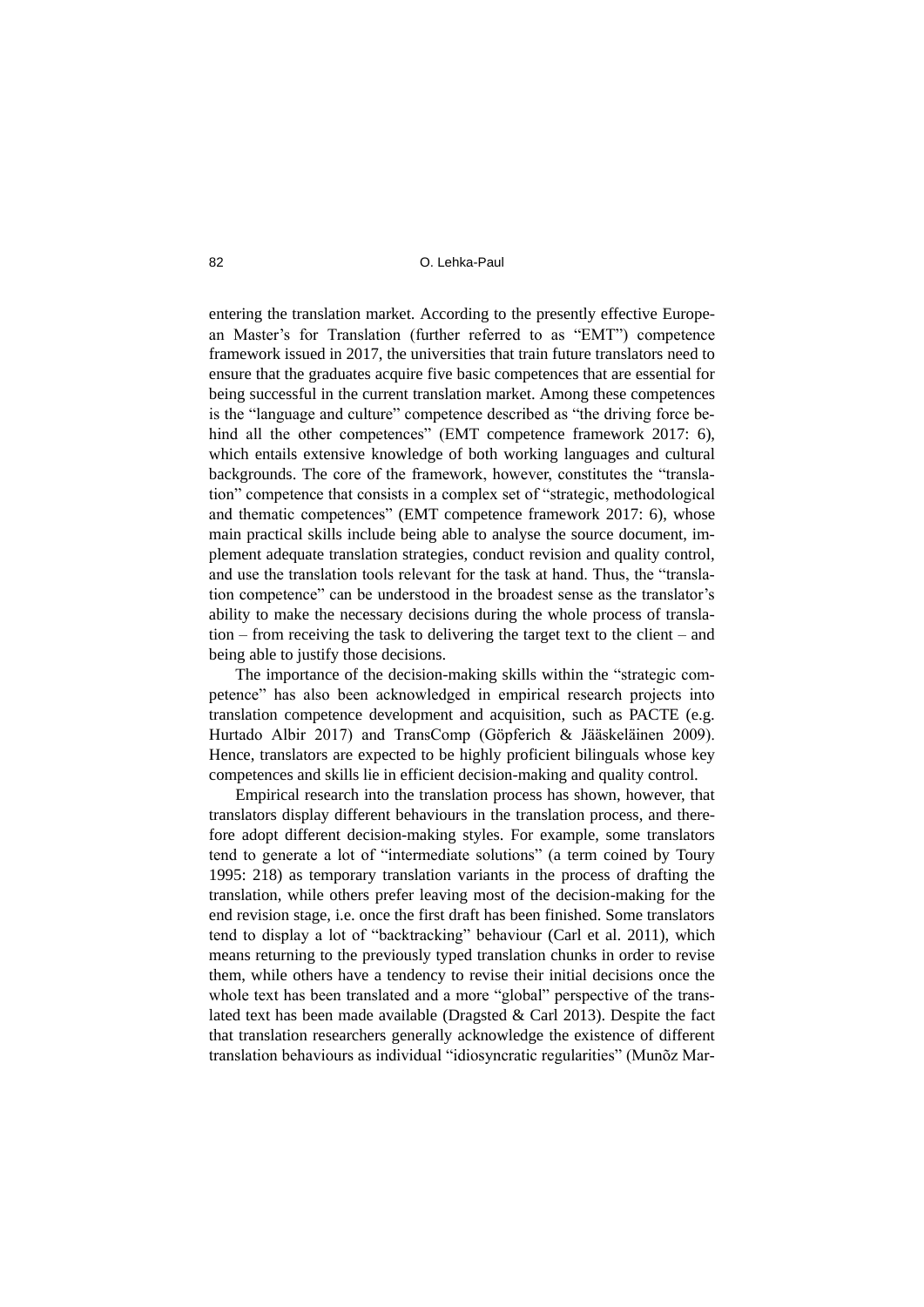tín 2014: 59), there has hardly been any attempt to find and explain the potential sources of such differences.

Providing potential explanations for the individual differences in people's behaviours is one of the tasks of personality psychology. Jung ([1921] 1971) believed that people display different behaviours due to their individual preferences to use certain psychological functions responsible for information processing (the functions of Intuition and Sensing), and decisionmaking (the functions of Feeling and Thinking). Myers-Briggs Type Indicator (further referred to as "MBTI"), a psychometric tool based on Jung's ([1921] 1971) theory of psychological types, has been efficiently used to identify people's preferred psychological functions so as to explain and predict their potential behaviours (Higgs 2001; Furnham et al. 2008; Schweda-Nicholson 2005; Hubscher Davidson 2009), whose results will be discussed further in the article.

The present sample study looks into the potential relationship between the differences in the decision-making styles displayed by a sample of translation students and professional translators, and their different preferences for a dominant decision-making function (Thinking or Feeling). The study also seeks to explore whether the potential role of the preferred decision-making function remains stable or changes as translation competence develops. Thus, it is an innovative and interdisciplinary attempt to investigate the nature of translator's decision-making in a longitudinal design.

### **2. The role of psychological functions in predicting behaviour**

MBTI, one of the most popular psychometric tests widely used in personality psychology and career counselling, dates back as far as 1921, when Jung published his views on *personality types*. According to Jung ([1921] 1971), personality types are formed on the basis of people's preference to certain psychological functions related to each of the two major dichotomies – information processing and decision-making. The former dichotomy is composed of the functions of Intuition, which involves relying on the unconscious perception of information, and Sensing, which means relying on physical senses while processing information. The decision-making dichotomy comprises the Thinking function, which involves making decisions based on rational ideas, facts and logics, and the Feeling function that means arriving at decisions on the basis of subjective evaluation of a given situation. Jung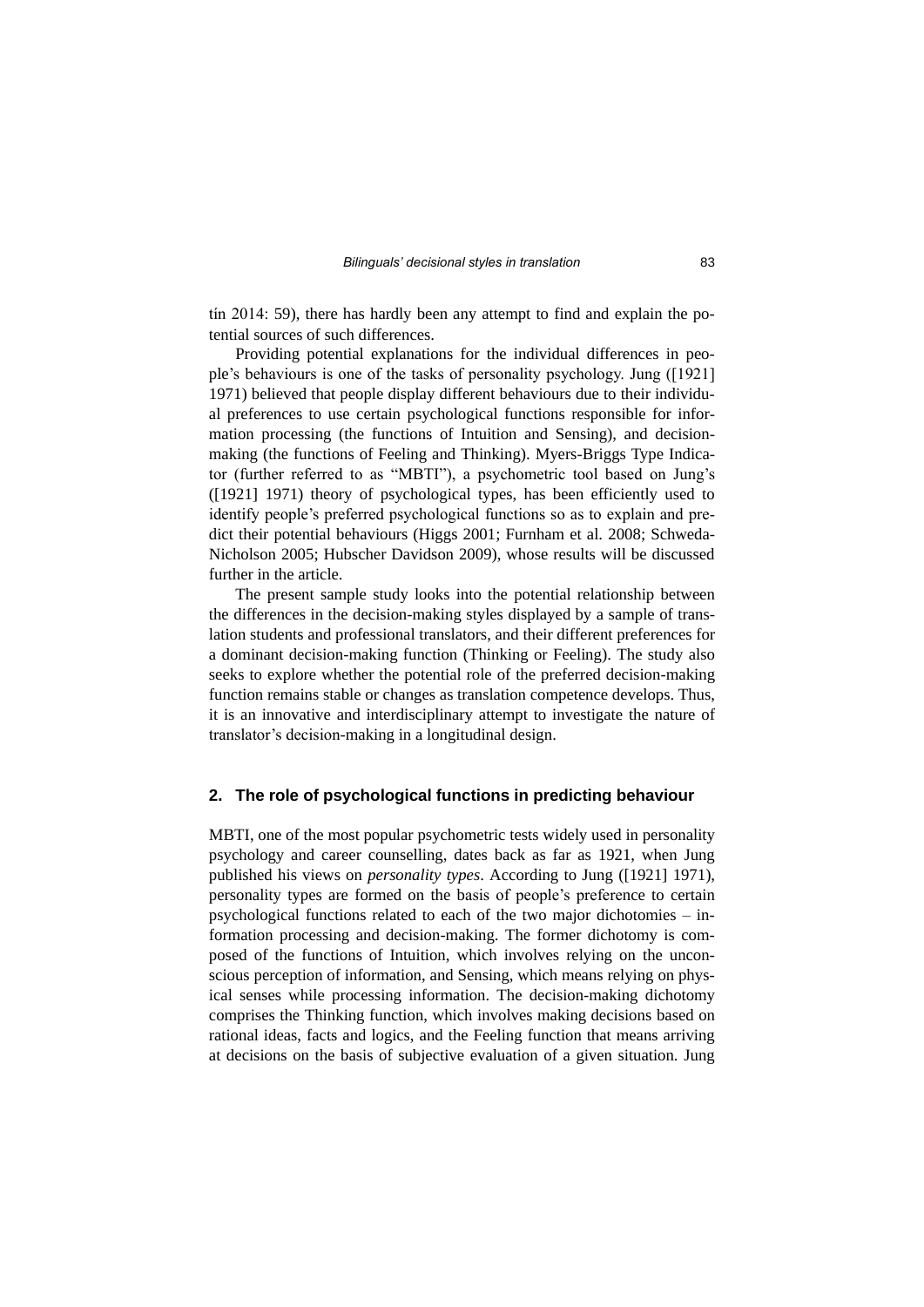([1921] 1971) believed that people's behaviour depends on their preference to one of the functions in each dichotomy. He also claimed that people tend to choose one of the two types of attitudes or orientations — extraversion or introversion. Those with the former attitude are more open in their relationships with the world, and those with the latter tend to be more reserved and introspective. Myers-Briggs (1962) adapted Jung's ([1921] 1971) theory of personality types and composed a personality test that has since then received worldwide acclaim.

Due to the relative ease of its administration and interpretation of results, MBTI has become a practical tool eagerly applied in business and industrial settings in order to test the predispositions and predict the behaviours of potential employees. Several studies in the area of industrial and occupational psychology discovered that managers and people in various leadership positions more often showed preference for the Thinking rather than Feeling function in the decision-making dichotomy (Gardner & Martinko 1996; Higgs 2001; Furnham et al. 2008), which was accounted for by the fact that those with the Thinking function preference tend to opt for more logical and factual solutions than those with the Feeling function preference. The Feeling function was associated with high anxiety levels (Furnham et al. 2008) among employees whose leadership skills were rated lower as opposed to those who showed preference for the Thinking function. In a different study conducted on a sample of medical students, Stilwell et al. (2000) found that those students whose decision-related dominant function was Feeling more often chose such specialities as family medicine or primary care. The medical students with the Thinking function preference more often opted for surgical specialities.

The above observations may hint at the idea that whenever a fast and logical (as in the case of surgeons and managers) decision-making is involved, it is the Thinking function preference that is dominant, as opposed to the use of the Feeling function in the situation when slower and more valuesoriented (as in the case of family doctors) decision-making is required. These observations might justify Schweda-Nicholson's (2005) and Hubscher Davidson's (2009) exploratory ideas about the role of the decision-making functions in translators' and interpreters' professional lives. In a study on 68 interpreting trainees, Schweda-Nicholson (2005) found that most of her students showed preference for the Thinking  $(N = 4)$  rather than Feeling function  $(N = 24)$ . On the other hand, Hubscher Davidson (2009) reported that out of 20 participants in her study, 13 expressed their preference for the Feel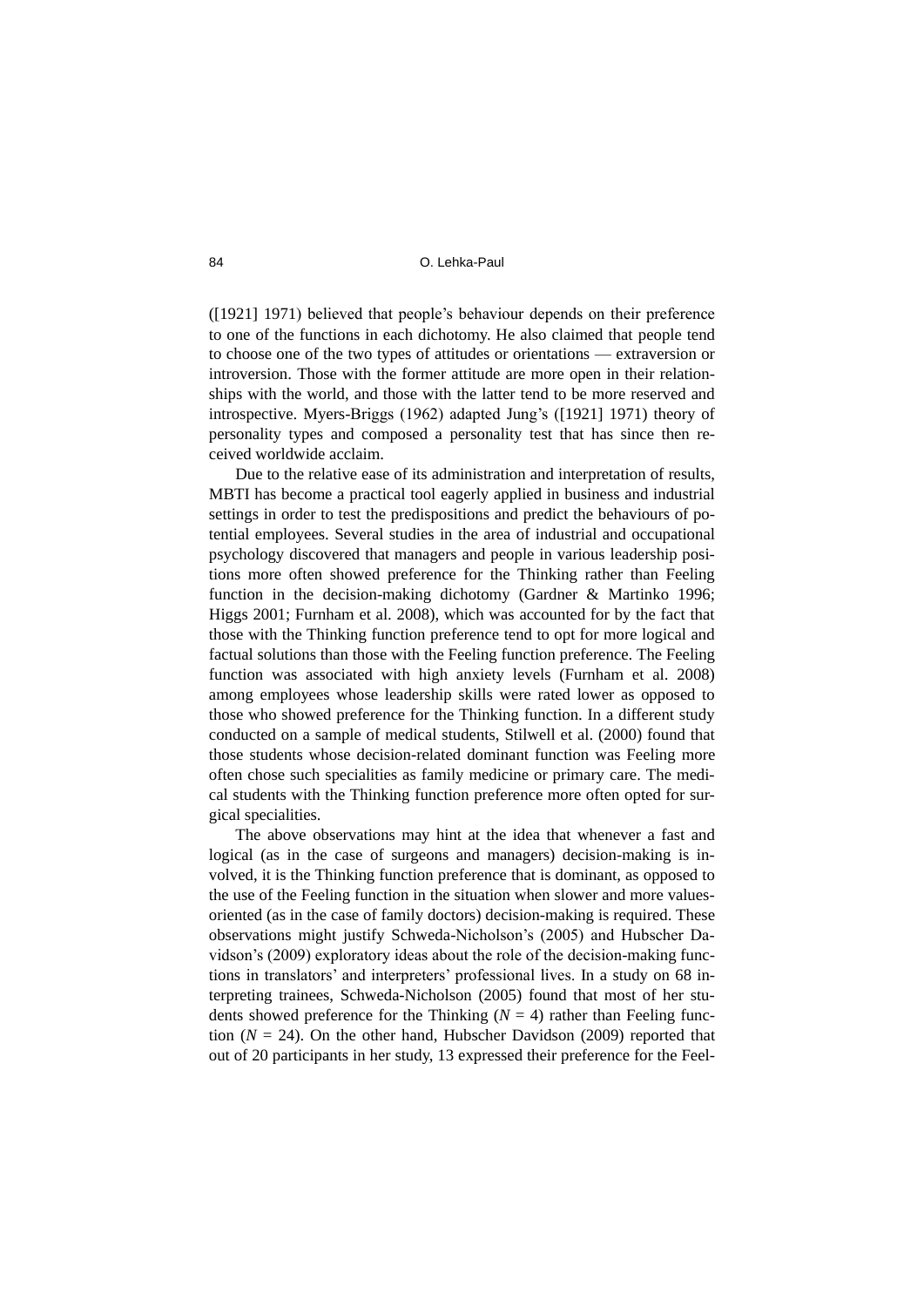ing function as opposed to 7 participants with the preference for the Thinking function. Schweda-Nicholson (2005: 125) suggested that the general Thinking function preference among interpreters, and hence the Feeling function preference among translators, might be related to the differences in the nature of decision-making in interpreting and translation, which is relatively quick and logical in the former (as manifested by the Thinking function preference) and comparatively slow and contemplative in the latter (as manifested by the Feeling function preference).

Since the present study focuses on the translators' decision-making styles, the Thinking and Feeling functions dichotomy will be considered at the data analysis stage. Thus, all participants of the study will be divided into the "Feeling types" and "Thinking types" according to their preference to one of the two functions, as revealed by the MBTI testing. The test itself will be explained and discussed in more detail in the section devoted to the tools and materials used in the study.

#### **3. Translation styles and relevant behavioural indicators**

The topic of translation styles, i.e. the individual ways in which translators behave in the translation process ("individual working styles", Jakobsen 2003: 82), has become popular since research into the behavioural aspects of the translation process arrived in the discipline, with methodology ranging from think-aloud protocols and eye-tracking (borrowed from cognitive psychology) to screen-recording and key-logging (borrowed from writing process research). Among the *indicators* used to identify different translation styles have been the duration of translation process stages, i.e. *orientation*, *drafting* and *end-revision* (Jakobsen 2003; Carl et al. 2011), the number and duration of eye fixations (Carl et al. 2011; Dragsted and Carl 2013), the number of characters deleted at the stages of drafting and end revision (Asadi & Séguinot 2005; Mossop 2007; Alves & Vale 2011; Dragsted & Carl 2013; Hansen 2013) and the types of revisions performed at the two translation stages (Englund Dimitrova 2005; Antunović & Pavlović 2011). It has also been observed that pause length and frequency are another two features of individual variation in translation process behaviours (Dragsted 2005; Dragsted 2012; O'Brien 2006).

In his seminal study comparing the efficiency of the methods of thinkaloud protocols and key-logging, Jakobsen (2003) found that the number of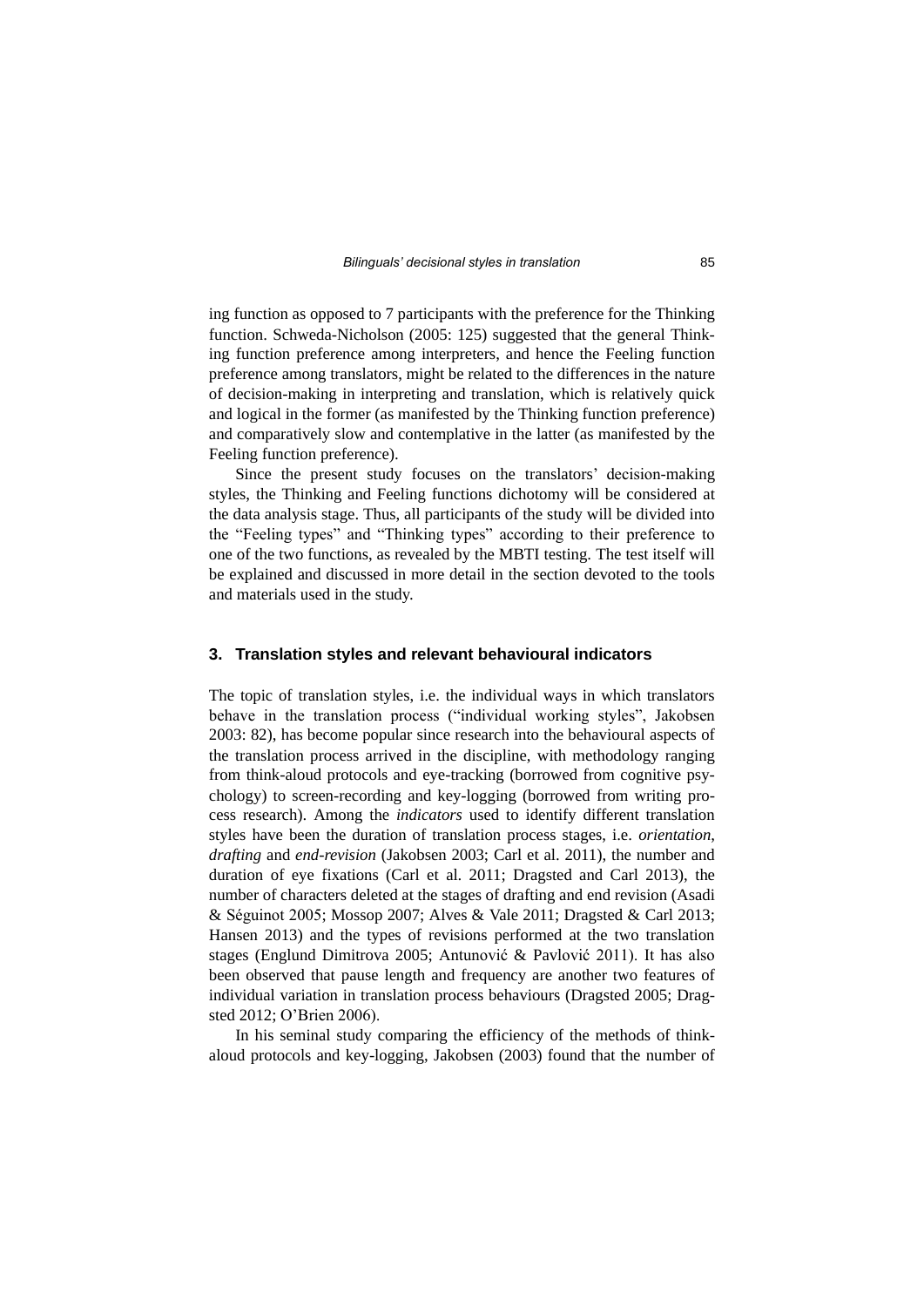"revision keystrokes" per 100 keys logged (calculated as the total number of deleted characters divided by the total number of characters types and multiplied by 100, Jakobsen 2003: 82) was the only behavioural characteristics that remained unaffected by the experimental method (think-aloud or keylogging). This observation allowed Jakobsen (2003) to suggest that translators display their "individual working styles" when it comes to the amount of self-revision performed. In his previous study, Jakobsen (2002) noticed that there is a difference between the amount of self-revision done by students and professional translators, with the stage of *end revision* (the part of the translation process that starts when the first draft has been finished and continues till the final key in the task is pressed, Jakobsen 2002) being longer in the group of professional translators with fewer revisions introduced at this stage than in the group of translation students. Conversely, Schaeffer et al. (2019) in their study on the relationship between translators' self-revision behaviour and efficiency, which was defined as the total time spent by a translator on a given translation assignment (Schaeffer et al. 2019: 228), found no effects of expertise level on translators' efficiency scores. As regards the distribution of the stages of the translation process, Schaeffer et al. (2019: 235) found that the more deletions were introduced at the drafting stage, the less need there was for a longer stage of end revision. Interestingly, Schaeffer et al. (2019) concluded that irrespective of the participants' expertise level, a more efficient (i.e. quicker) translation process is characterised by more extensive concurrent source text reading and target text production and fewer deletions during the stage of producing the initial translation draft (Schaeffer et al. 2019: 240). However, as the authors themselves admit (Schaeffer et al. 2019: 239), the results regarding the lack of the effects of expertise level might have been influenced by the lack of such important data as the years of formal translation training and professional translator experience. In addition, it should be noted that the analysis was conducted on a sample of 164 participants who translated into six languages belonging to different language families (Spanish, Japanese, Danish, Hindi, Chinese and German, Schaeffer et al. 2019: 230). Hence, the variable of language relatedness might potentially influence the distribution of the stages of the translation process and the degree of self-revision performed, as well as the efficiency scores.

Dragsted (2005) in her study into the translator's cognitive styles, found that both translation trainees and professional translators prefer the *analytic* processing style, characterised by lower production speed, longer pauses and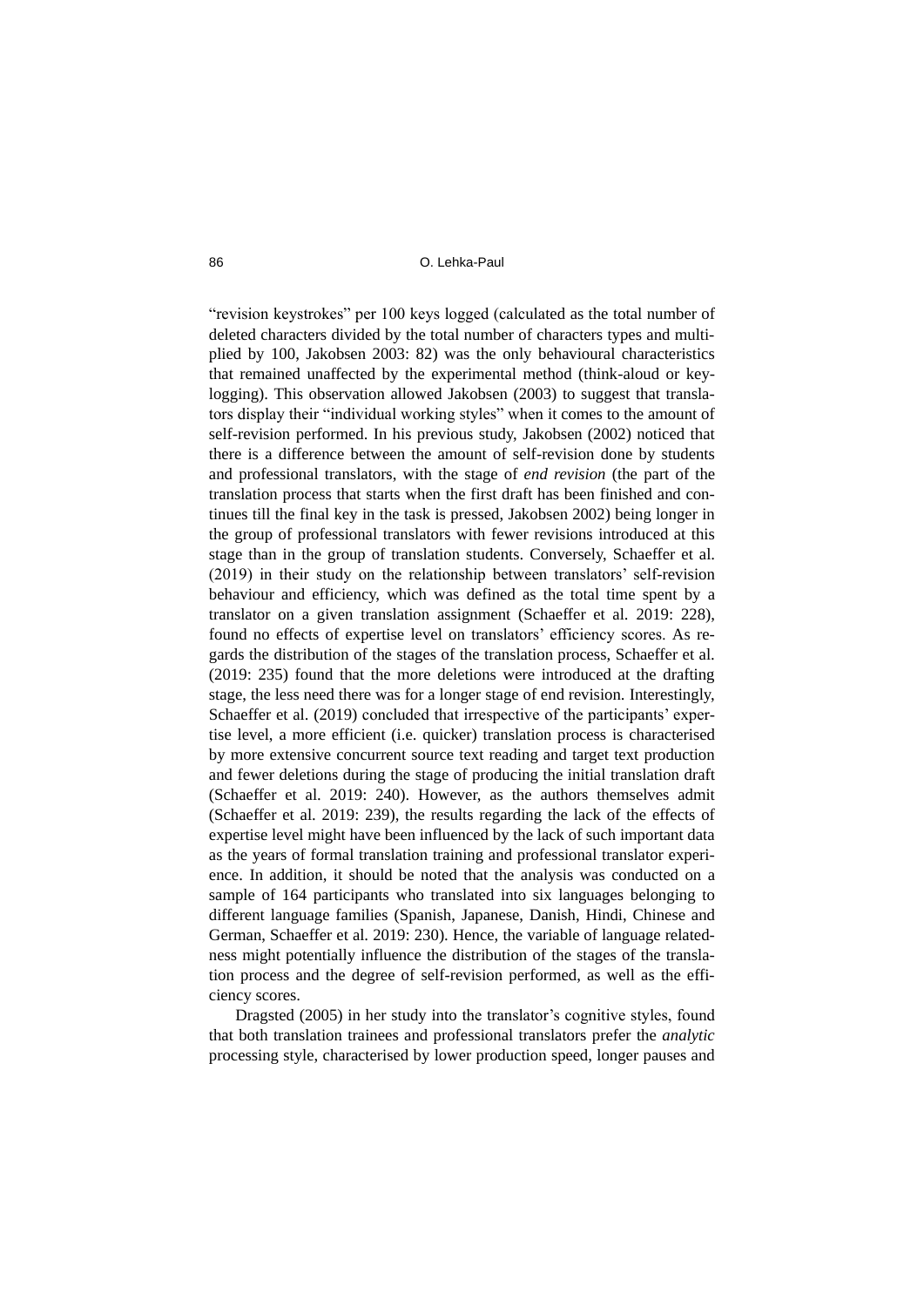processing at word/phrase level (Dragsted 2005: 66) while dealing with a demanding translation task. However, in the case of easy texts professional translators tend to use the *integrated* processing style, characterised by higher production speed, shorter pauses and processing at clause/sentence level (Dragsted 2005: 66). Notably, Dragsted (2005) found that the stage of the translation process that was most subject to individual variation in both groups of participants was the stage of *end revision.* 

The potential effect of the expertise level was also found by Carl et al. (2011) who observed that professional translators are more prone to substantial end revision stage (with 20% of the total task time spent on end revision) than translation students, who tend to perform most of the text revision during the drafting stage, i.e. their behaviour is characterised by "online revision". On the contrary, Dragsted & Carl (2013) found no clear expertise effect in their study into translation styles. However, behavioural data did point to two major styles: "global", defined by longer orientation stage, eye fixations at sentence level, and the preference for end revision (Dragsted & Carl 2013: 149), and "local" style defined by shorter orientation stage, eye fixations at word/phrase level and the preference for online revision. Similar behavioural patterns were identified by Asadi & Séguinot (2005) in their analysis of the translation processes of nine professional translators. The researchers proposed the terms "prospective thinking" and "translating on-screen" to refer to similar characteristics as those attached to Dragsted's (2005) "global" and "local" translation styles respectively. In addition, Asadi and Séguinot (2005) agreed with Engund Dimitrova (2005) concerning the suggestion that introducing most of the revisions online (at the drafting stage) possibly allows translators to reduce cognitive load and type faster, but the choice whether to do so depends largely on the individual translator (Asadi & Séguinot 2005: 530). In a similar fashion, Dragsted (2012) suggested that some translators tend to make longer pauses and eye fixations while reviewing different translation solutions in their mind, "the problem space" (Dragsted 2012: 95) without actually typing them, whereas others prefer shorter pauses and fixations, as well as more intermediate solutions typed and immediately modified. A similar observation goes back to Krings ([1995] 2001: 530) who differentiated between "correctional" and "anticipatory planners", the former having a tendency to immediately revise their initial translation solutions, and the latter being more prone to leaving most of the revision for the end revision stage.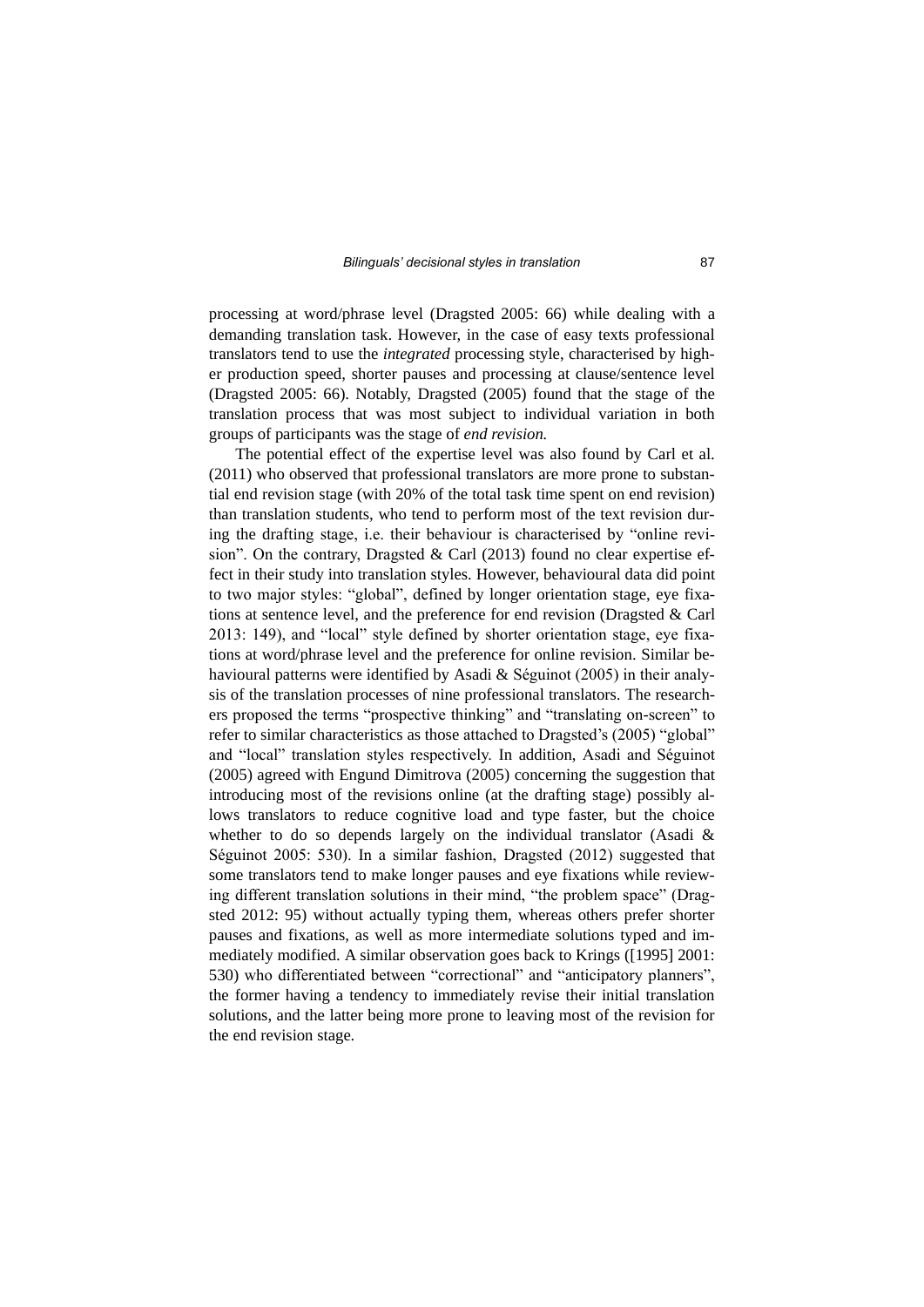Mossop (2007: 19) claimed that the translator's "individual psychology" might potentially be the source of the variations displayed in the number and type of revisions performed in translation. Hansen (2013: 62), in her longitudinal study into the translator's individual styles, arrived at a similar conclusion concerning the potential influence of the translator's personality on his or her styles of behaviour in the translation process. Moreover, when testing her translation students after ten years of working in the translation market, Hansen (2013) observed that there was no effect of the level of expertise and amount of experience on the translator's style of behaviour as regards selfrevision.

Englund Dimitrova (2005: 113) proposed a qualitative and typological analysis of the translators' decision-making in translation. As regards the drafting stage, both students and professional translators introduced mostly lexical and syntactic types of modifications, with professional translators outnumbering students in terms of the syntactic ones. At the stage of end revision, the professional translators mostly focused on content-related revisions of their initial decisions, whereas students on the syntactic ones. Similarly, Antunović & Pavlović (2011: 231) in their research into the effects of directionality on the translators' behaviours in the translation process found that lexical and syntactic types of revisions were the most numerous, with similar patterns of distribution across the stages of translation in both conditions (from L2 into L1, and from L1 into L2).

The above discussion of the findings of empirical research into translation styles points to the important role of the translators' *self-revision behaviour*, especially at the stage of end revision (Jakobsen 2003; Dragsted 2005). This observation is in line with research into the writing process, where selfrevision is regarded as the main "decisional activity that is controlled at a metacognitive level" (Piolat 1990: 186 as translated by and quoted from Alamargot & Chanquoy 2001: 110). The stage of *end revision* in translation is characterised by high individual self-monitoring and quality control, and aims at perfecting the target text and arriving at final decisions. However, it remains unclear *why* translators behave differently while end-revising their translations – some tend to skip end revision or keep it as short as possible, whereas others prefer spending a lot of time end-revising their texts and introducing a lot of changes at this stage of the translation process. Referring to Jung's ([1921] 1971) dichotomy of decision-related psychological functions that may potentially account for different decision-making behaviours, the present study will concentrate on exploring the relationship between the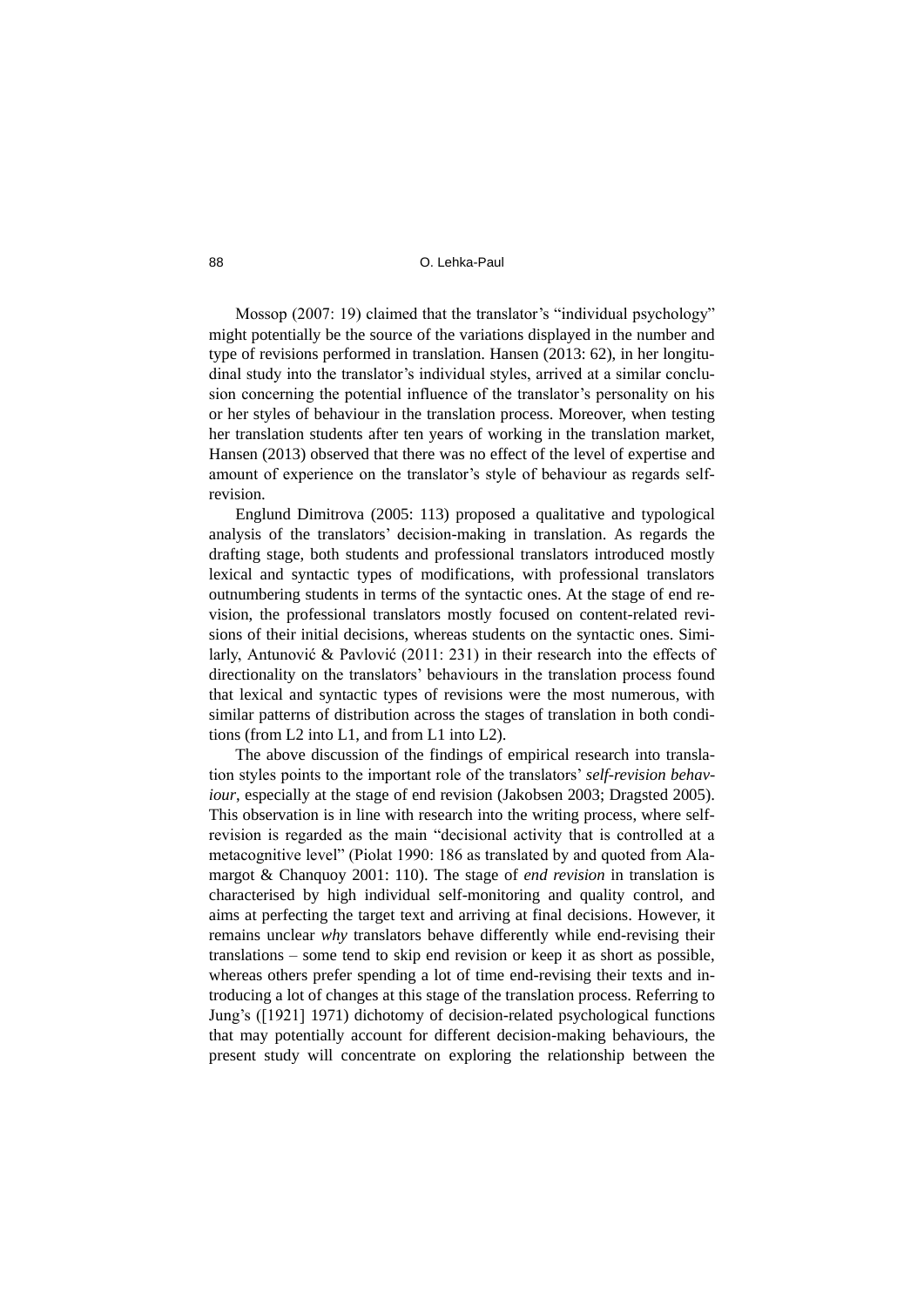translators' "individual psychology" (Mossop 2007) and the behavioural indicators of decisional styles as manifested in self-revision activities at the stage of end revision in a translation task. Moreover, the study seeks to test whether the same behavioural indicators of psychologically rooted decision styles will be retained irrespective of the text type and translators' expertise level.

### **4. Hypotheses**

Previous research into the behavioural aspects of the translator's working styles has shown that such indicators related to the stage of end revision in translation as its duration, the duration and length of pauses, the number of deleted characters and the types of corrections introduced might be potentially influenced by the translator's individual psychological predispositions. According to Jung ([1921] 1971), the dichotomy of the Thinking and Feeling functions is responsible for decision-making behaviours. Thus, the first hypothesis reads as follows:

(1) The preferred decision-making function (Thinking or Feeling) will influence such behavioural characteristics in the translation process as end revision time, the number and length of pauses made at the stage of end revision, the number of characters deleted at this stage, and the type of corrections made at the end revision stage.

The second hypothesis seeks to tap into Hansen's (2013) claim about the stability of behavioural patterns and the impact of the translator's preferred psychological function as translation competence grows:

(2) Preferred decision-making functions will retain their influence on decision-related behavioural characteristics in the translation process as translation competence develops.

Finally, the third hypothesis aims to put to the test the equivocal findings of previous studies (e.g. Jakobsen 2003 versus Dragsted & Carl 2013) regarding the differences and similarities between the behaviours of translation students and professional translators. In particular, it will be tested whether the professional translators indeed prefer having a more extensive end revision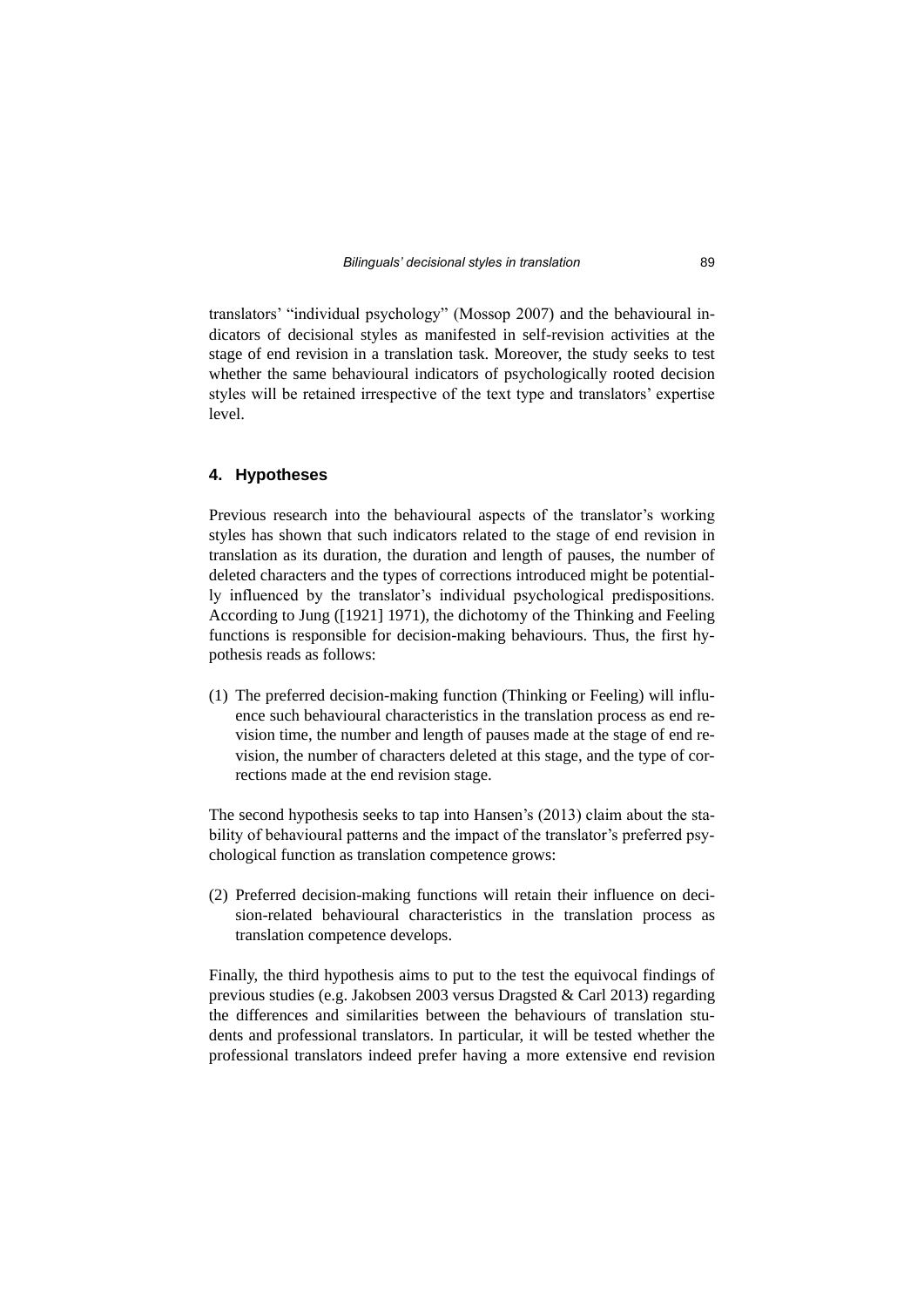stage as opposed to translation students, or it is the influence of the psychological predispositions that can explain the differences in the translators' and students' behaviours.

(3) Preferred decision-making functions will be observable in the translators' decision behaviour in the translation process irrespective of expertise level

Hence, the three hypotheses will help to explore whether the translators' psychological predispositions may account for the individual variations in the selected temporal, quantitative and qualitative indicators of the translators' behaviour in the process of translation, and whether their role will remain the same at different levels of translation competence and expertise development.

## **4.1. Selected behavioural indicators**

As based on the overview of research into translation styles, the following behavioural indicators have been considered for analysis:

- (1) the duration of end revision stage,
- (2) the duration of all pauses made at the end revision stage,
- (3) the number of all pauses made at the end revision stage,
- (4) the number of characters deleted at the end revision stage,
- (5) the types of corrections introduced at the end revision stage.

Variable (1), the duration of end revision stage, has previously been found to be particularly subject to individual variations (Jakobsen 2003; Dragsted 2005; Dragsted & Carl 2013). Thus, the analysis of the data will help verify whether the preferred psychological function may potentially be the reason for such variations. The indicators of the duration (2) and number of pauses made at the end revision stage (3) will point to the duration and distribution of "mental editing" (Mossop 1982) in relation to the translators' preferred psychological function. Thus, variables (1) to (3) can be referred to as *temporal* indicators of translators' decisional styles. The number of deleted characters (4) will reveal the amount of self-revision done by participants while revising their initial decisions at the end revision stage, and may therefore be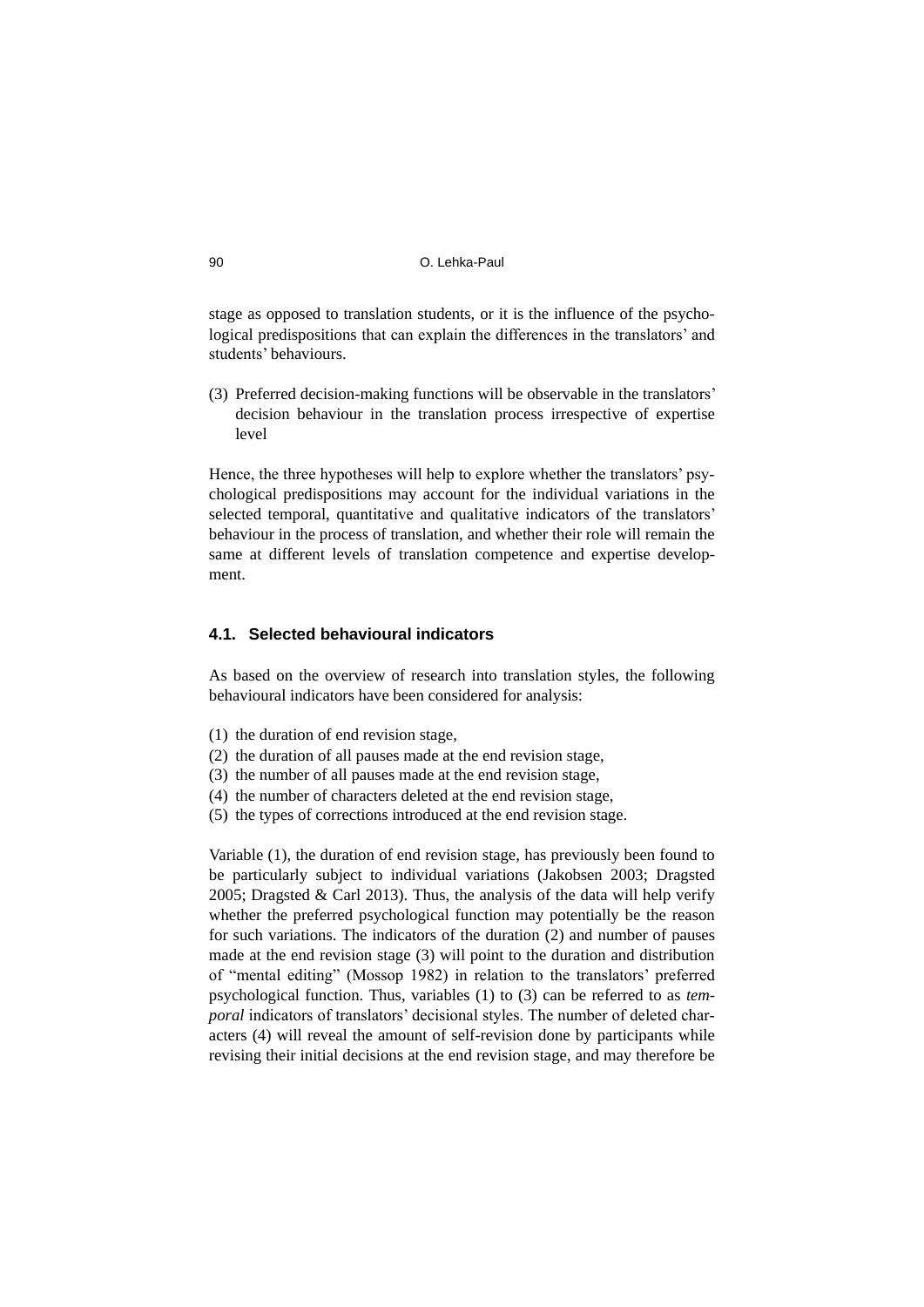considered as a *quantitative* indicator of decisional styles. Previous studies have shown that translators tend to perform different amount of self-revision in terms of this indicator, i.e. some prefer deleting more at the end revision stage than others (Mossop 2007; Carl et al. 2011; Dragsted & Carl 2013). The (5) analysis of the types of corrections introduced will account for the *qualitative* characteristics of translators' decision styles.

As regards the types of corrections, the present study will differentiate between two types – "surface" and "deep" corrections (Lehka-Paul 2018). The former type includes the revisions of typos, orthographical mistakes, punctuation and other minor changes, i.e. all kinds of form-related corrections that do not interfere with the meaning and style of the target text. The latter type refers to the lexical, syntactic and stylistic changes, i.e. those that modify the meaning and style of the target text. The terms "surface" and "deep" corrections have been adopted from writing process research (Chanquoy 1997), and allow making a rather basic distinction between the types of revisions that translators make in the process of translation, which is sufficiently informative for the aims of the present study.

#### **5. Description of the study**

The presently reported sample study was conducted within the framework of my PhD project. As the study is characterised by a *longitudinal* design, the materials were gathered during two consecutive academic years (2014/2015, 2015/2016), and further subject to quantitative and qualitative analysis. Detailed descriptions of the samples of participants, the tools and methods used in the study, the experimental procedure, selected behavioural indicators and hypotheses are provided in the following sections of the article.

#### **5.1. Experimental procedure**

The study was conducted in the Language and Communication Laboratory at the Faculty of English, Adam Mickiewicz University in Poznań, Poland. All participants were invited to translate two texts representing different text types (Reiss [1971] 2000), expressive and informative, from English into Polish. To ensure that the order of the texts did not influence the participants' translation performance, it was counterbalanced, i.e. one participant started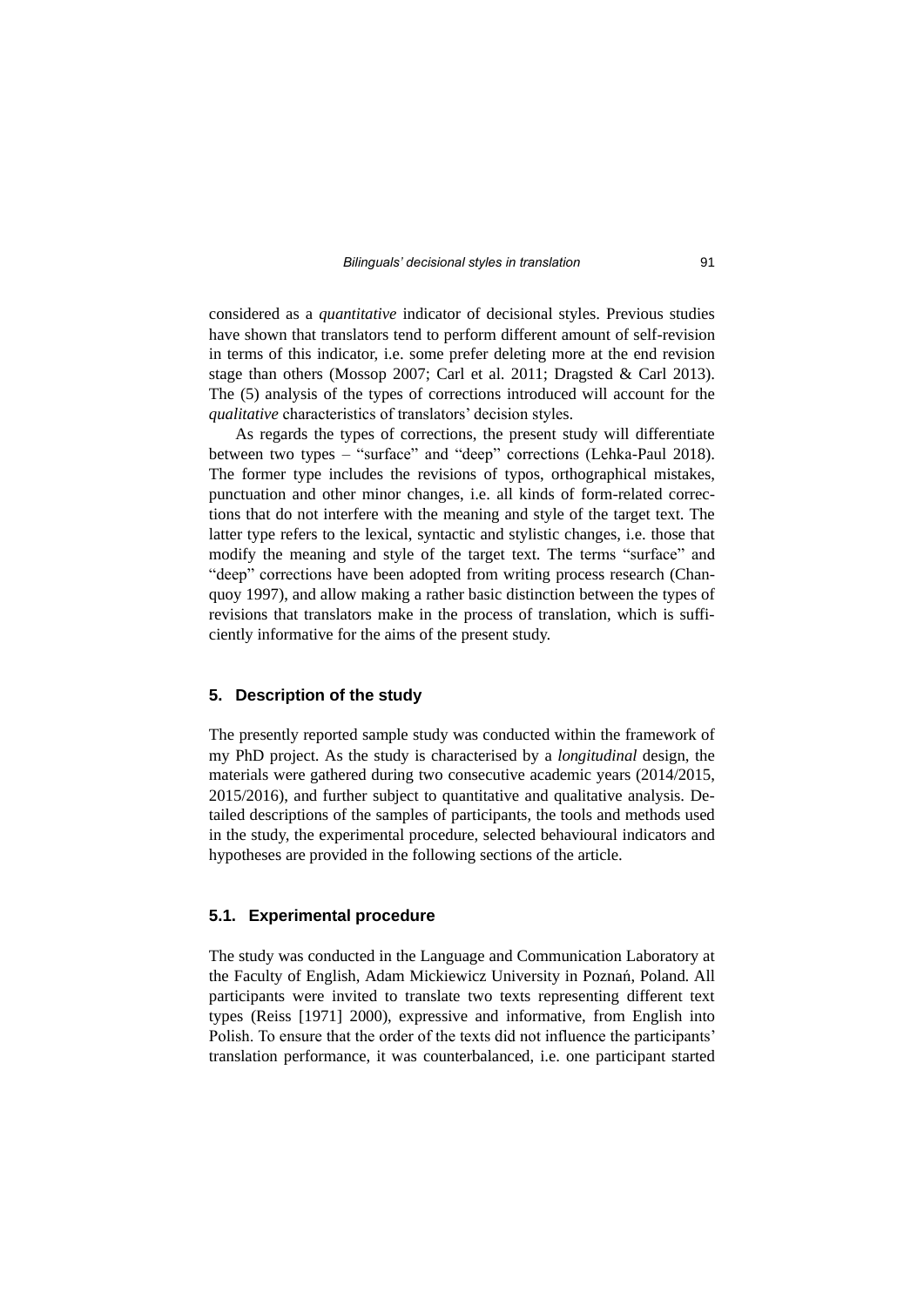with an expressive text, the other participant with an informative text. Due to the longitudinal design of the study, the order of the texts in both rounds was different for the same participant. As the data were collected from participants at the end of their first and then their second year of the Master's programme, the additional question that appeared in the self-report questionnaires in the second year was whether they remembered their translation solutions from the previous year. All students who took part in both rounds of the experiment stated that due to a wide range of practical translation assignments that they had had during the previous year it was impossible for them to remember translating two short texts a year before.

The participants were not pressed for time, and could use any reference materials they could find available on the Internet. Importantly, before the experiment all participants were instructed not to use the Eur-Lex website due to the possibility to find the Polish version of the Treaty on the website. Each participant's history of Internet search was then carefully scrutinised and no violations of this instruction were recorded.

The participants were asked to translate the texts in a way that would satisfy their own individual translation quality standards. This part of the brief was dictated by the aims of the PhD project. The students' motivation to perform well in the study was boosted by giving them additional points for participation in research experiments towards their final mark for one of their translation classes. After translating the texts, the participants were asked to complete the MBTI test. Then the participants were asked to fill out a selfreport questionnaire, which was meant to collect such information as the participants' age, the duration of translation experience, as well as other data which were later used for the main PhD study, and go beyond the scope of the analysis presented in this article.

### **5.2. Participants**

The data analysed in the present study were collected from a sample of seven 1MA translation students ( $Mage = 22.7$ ,  $SD = 0.5$ ) obtaining their degree at the Faculty of English, Adam Mickiewicz University in Poznań, Poland, and a sample of seven professional translators ( $Mage = 35$ ,  $SD = 6.3$ ). The seven translation students participated in the experiment twice – the first round took place at the end of their first year of the Master's programme in translation (2014/2015), and the second round was conducted at the end of the sec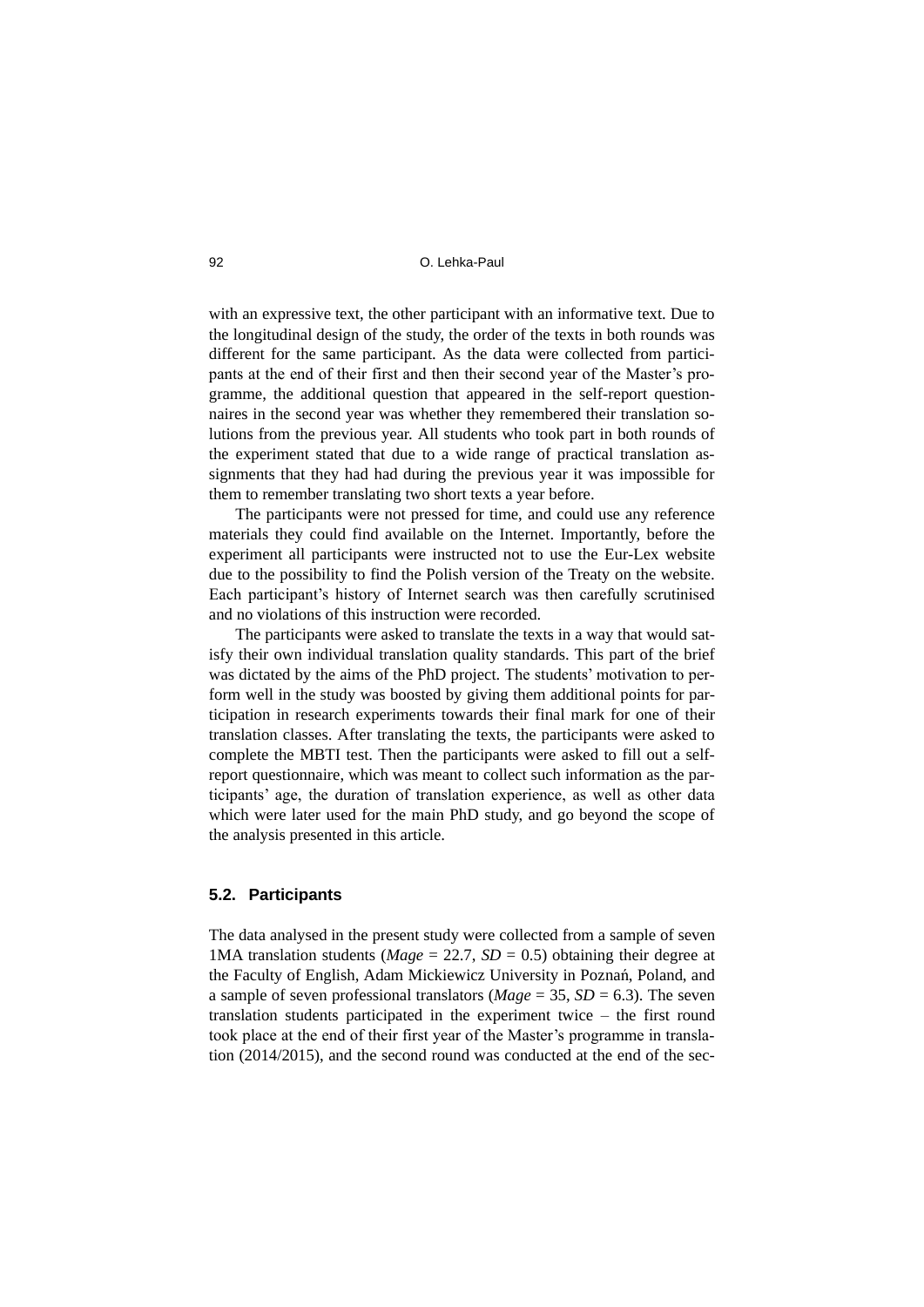ond year (2015/2016). It should be noted, though, that during the first round there were ten participants who took part in the study, but only seven of them agreed to participate again the following year. Thus, the number of participants in the present longitudinal study was dictated by the number of students who took part in the experiment during both rounds.

The students had received an average of seven months of formal training in written translation by the time of the first round of the experiment, and an average of seventeen months by the time the second round was conducted. The students' working languages were Polish (L1) and English (L2). Their level of proficiency in English was not tested in the course of the experiment, as a language proficiency test constitutes one of the elements of the recruitment process for the MA programme in translation at Adam Mickiewicz University, with the level expected from candidates being C1 (in line with the EMT competence framework mentioned above).

The results of the students' MBTI tests showed that three of them displayed preference towards the Feeling function, and four of them towards the Thinking function in their decision-making processes. Importantly, the same MBTI results for the Thinking–Feeling dichotomy were recorded during both rounds of the study for the same participants, which points to the potential consistency of the decision-making preferences reported by the students.

The professional translators considered in the present analysis were selected from the pool of 17 professional translators ( $Mage = 37$ ,  $SD = 8.1$ ) who took part in the main PhD study. All professional translators had at least three years of experience in providing translation services (*Mexperience* = 13 years,  $SD = 8.6$ ). Similar to translation students, all professional translators had Polish as their native language (L1), and English as their foreign language (L2). The criterion for selecting the professional translators for the present analysis was based on the number of translation students who took part in both rounds of the study. Having the same number of participants in both samples aimed to ensure the comparability of the data. Similarly, as there were four Thinking types and three Feeling types among translation students, the aim was to randomly select the same number of Thinking and Feeling type professionals. Thus, the *set.seed* command in the R statistical environment was used to select the respective numbers of both types of professional translators. It should be noted that such a small number of participants limits the possibility of generalising the results of the present sample study for a larger population, and so the data should be treated with caution and regarded as an invitation for further empirical research into the relation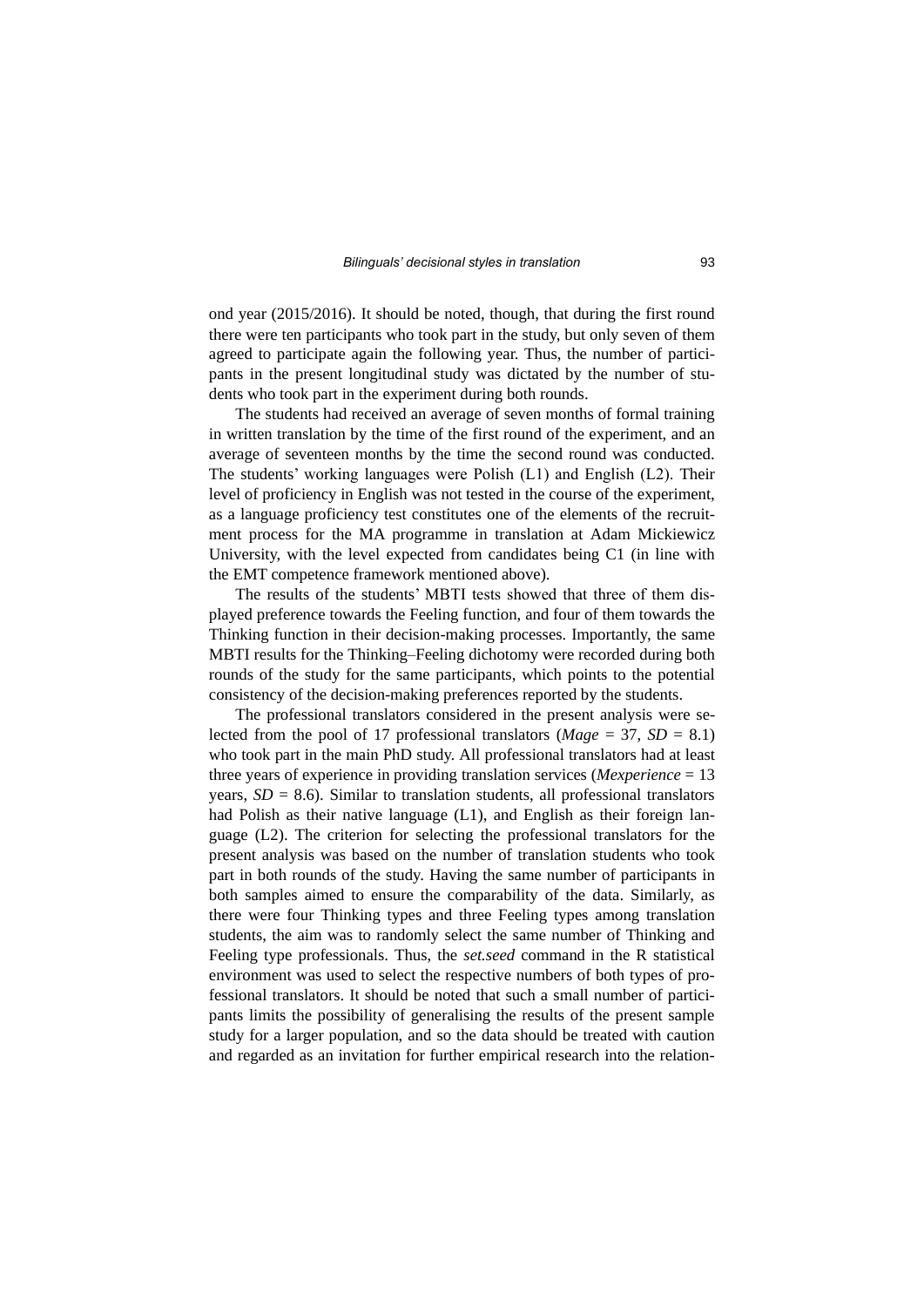ship between the psychological aspects of translators' personality and their decision-making styles.

### **5.3. Tools, methods and materials**

The behavioural data from the translation process were collected with the help of Translog-II (Carl 2012), a key-logging programme that enables recording the process of translation as it happens in real time by means of registering all keyboard and mouse activities. The analysis of Translog files allows the researcher to obtain such behavioural data as total translation task time, the number of production units and user events, and the number of characters deleted by a participant. Depending on the aims of the study, it is also possible to select certain areas of interest in a given translation task and run separate analyses. The function was important for the purposes of the presently reported study, as the data from the end revision stage of the participants' translation processes were included in the analyses. The top-tobottom layout of source and target text appearance was selected, so that the source text was given in the upper part of the Translog window, and the target text was supposed to be typed in the lower part of the window.

The participants' preferred psychological functions were determined by means of the online version of the Myers-Briggs Type Indicator available at www.humanmetrics.com. This version of the test had been used in previous research into the psychological aspects of the translator's personality (Schweda-Nicholson 2005; Hubscher Davidson 2009). The online version consists of 64 statements (e.g., "When making a decision, you rely more on your feelings than on analysis of the situation") with five answers on a Likert-scale ranging from strong "yes" to strong "no". As based on the experimenter's observations, it took the participants on average ten minutes to complete the test.

As regards the materials used for the study, two texts representing two different types according to Reiss's functional text typology were selected and initially tested in a sample study (Lehka-Paul & Whyatt 2016). The *expressive text type* was an excerpt from W. S. Maugham's short story "Gigolo and Gigolette" (Maugham 1988), and the *informative text* was a fragment of an article in the former version of the Treaty of the European Union as of 2012. Both texts were of similar length (c. 250 words). The use of the two texts was supposed to show whether the translator's behaviours changed or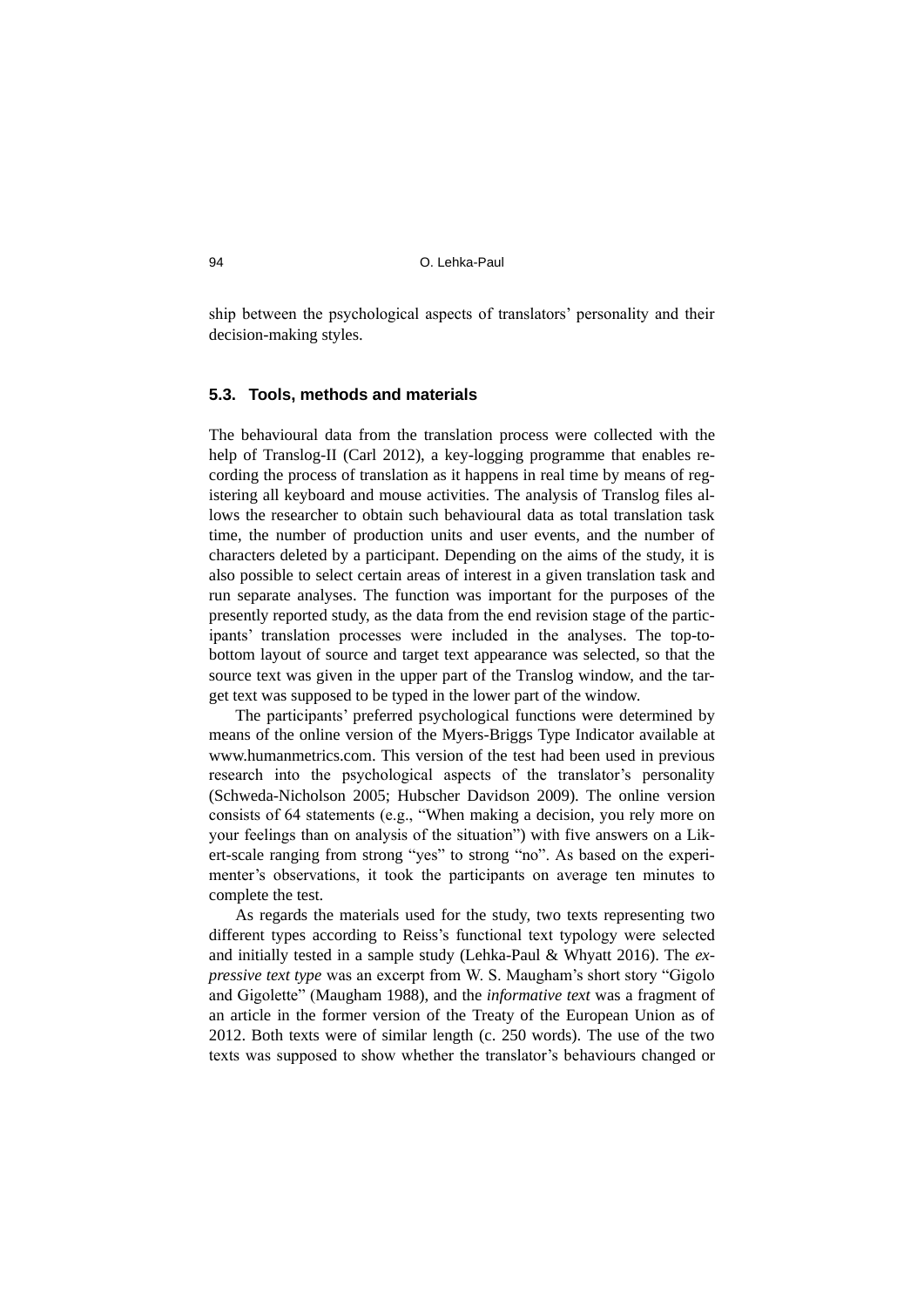remained the same depending on the type of the translation task — the one that demanded a more creative approach (as in the case of an expressive text), or the one that required the knowledge and use of certain grammatical constructions and terminology typical of legal documents (as in the case of an informative text). The next section will focus on the description and discussion of results of the present longitudinal sample study.

#### **6. Results and discussion**

The potential effect of the translators' preferred decision-making function on the selected behavioural indicators of the translators' decisional styles will be presented and discussed with references to each of the three hypotheses above. In order to better illustrate the role of the psychological functions, the overall group results for each of the selected variables will be shown first, and then the data will be divided according to the participants' preferred psychological function and analysed accordingly.

As regards the total duration of the translation task, it took 1MA translation students on average 37 minutes to translate the expressive text ( $M =$  $37.2$ ,  $SD = 10.9$ ), and on average 30 minutes to translate the informative text  $(M = 30.4, SD = 11.6)$ . The following year it took the same students an average of 25 minutes to deal with the expressive text  $(M = 24.5, SD = 5.9)$ , and an average of 23 minutes – with an informative text  $(M = 23.2, SD = 3.9)$ . The professional translators needed on average 40 minutes to translate the expressive text ( $M = 40.9$ ,  $SD = 12.1$ ), and 28 minutes to translate the informative text  $(M = 27.6, SD = 5.9)$ .

The Translog file of each participant was further analysed and the total task time was divided into three stages of the translation process (Jakobsen 2002): orientation (from the opening of the Translog file till the first key has been pressed), drafting (from the moment the first key has been pressed till the first full draft has been finished), and end revision (since the first draft has been finished till the closing of the Translog file). The duration of each stage was then calculated in percentage in order to better illustrate the time that has been spent on each of the stages in relation to the total duration of each of the translation tasks (expressive and informative texts). Due to the aims of the presently reported study, the duration of the end revision stage will be considered for further analysis and discussion.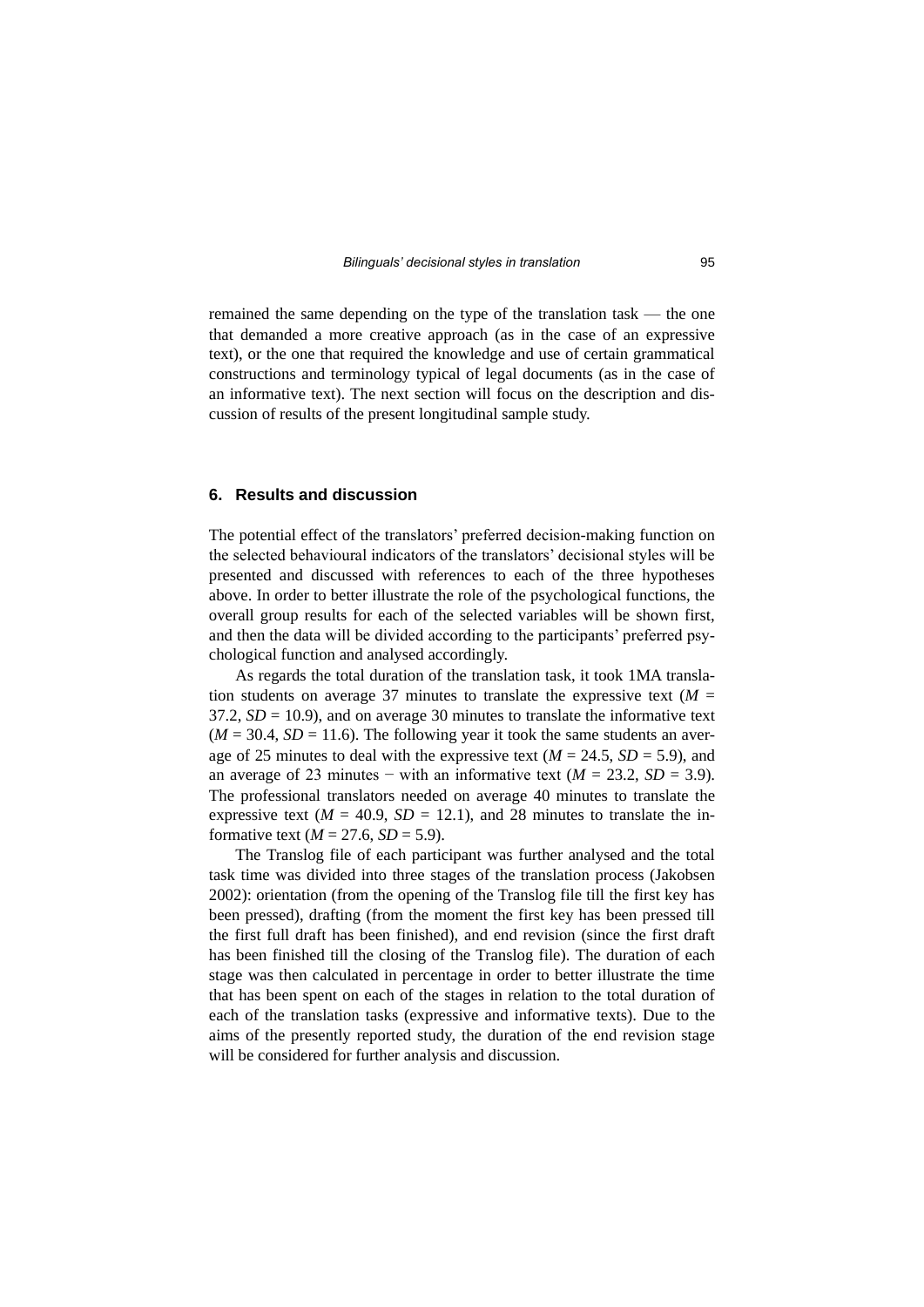Figure 1 shows the mean end revision time as percentages in the three groups of participants – the seven 1MA translation students, the same students in their second year of the Master's programme (2MA students in the Figure), and the seven professional translators (marked as "PRO" in the Figure). The abbreviations "EXP" and "INF" stand for the text type – expressive and informative – in this and all other figures shown further in the section.



Fig. 1. Mean duration of end revision stage as percentage: all participants, both texts.

The professional translators spent much more time end-revising both texts than the students in their first and second years. This observation is similar to the one made by Jakobsen (2003) and Carl et al. (2011). The students in their second year spent less time end-revising the informative text than in their first year. The translation students during both rounds of experiment spent less time revising the expressive text than the informative text. This might possibly be explained by the fact that all of them stated in their self-report questionnaires that the expressive text was more challenging to translate due to the stylistic devices, such as metaphors, epithets and similes, used by the author. Even though there were no time constraints imposed on participants,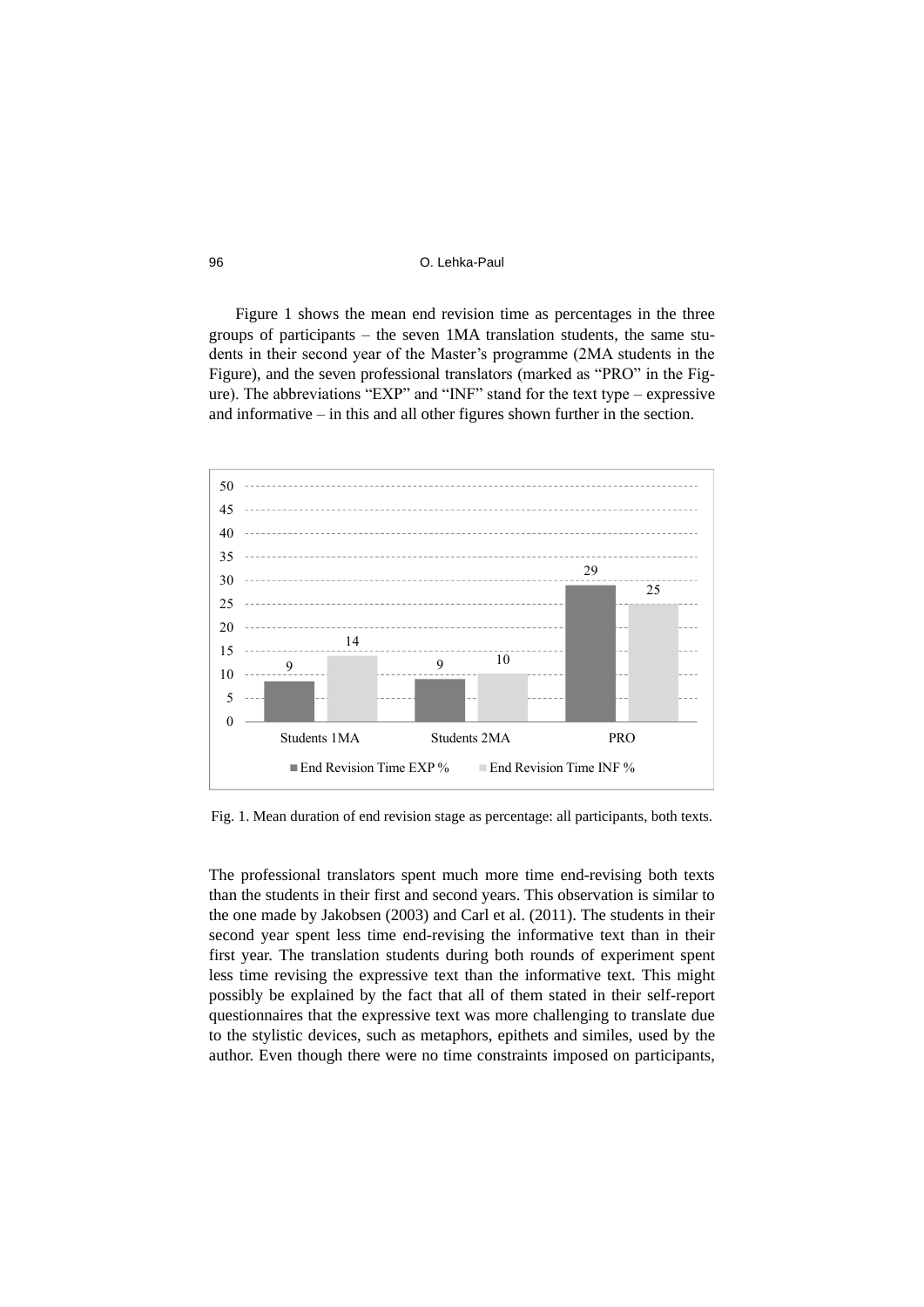the students might have felt overwhelmed by having to translate two completely different texts at a time, and might have been therefore reluctant to continue working on a more demanding text.

Figure 2 shows the duration of the stage of end revision in percentage when each group was divided into the Thinking and Feeling type participants according to the results of the MBTI test. In the Figure, the participants with the preference for the Thinking function are marked as "Thinkers" and those with the Feeling function preference as "Feelers".



Figure 2. Mean duration of the stage of end revision: per psychological function, both texts.

In all groups, it took the Thinking type participants longer to revise their target texts than the Feeling types. However, the most considerable difference is between the Feeling and Thinking type professional translators. This might potentially indicate that with growing expertise in their field translators develop one of the two different working styles: either they draft the translations quickly and then revise the target texts extensively, or they draft and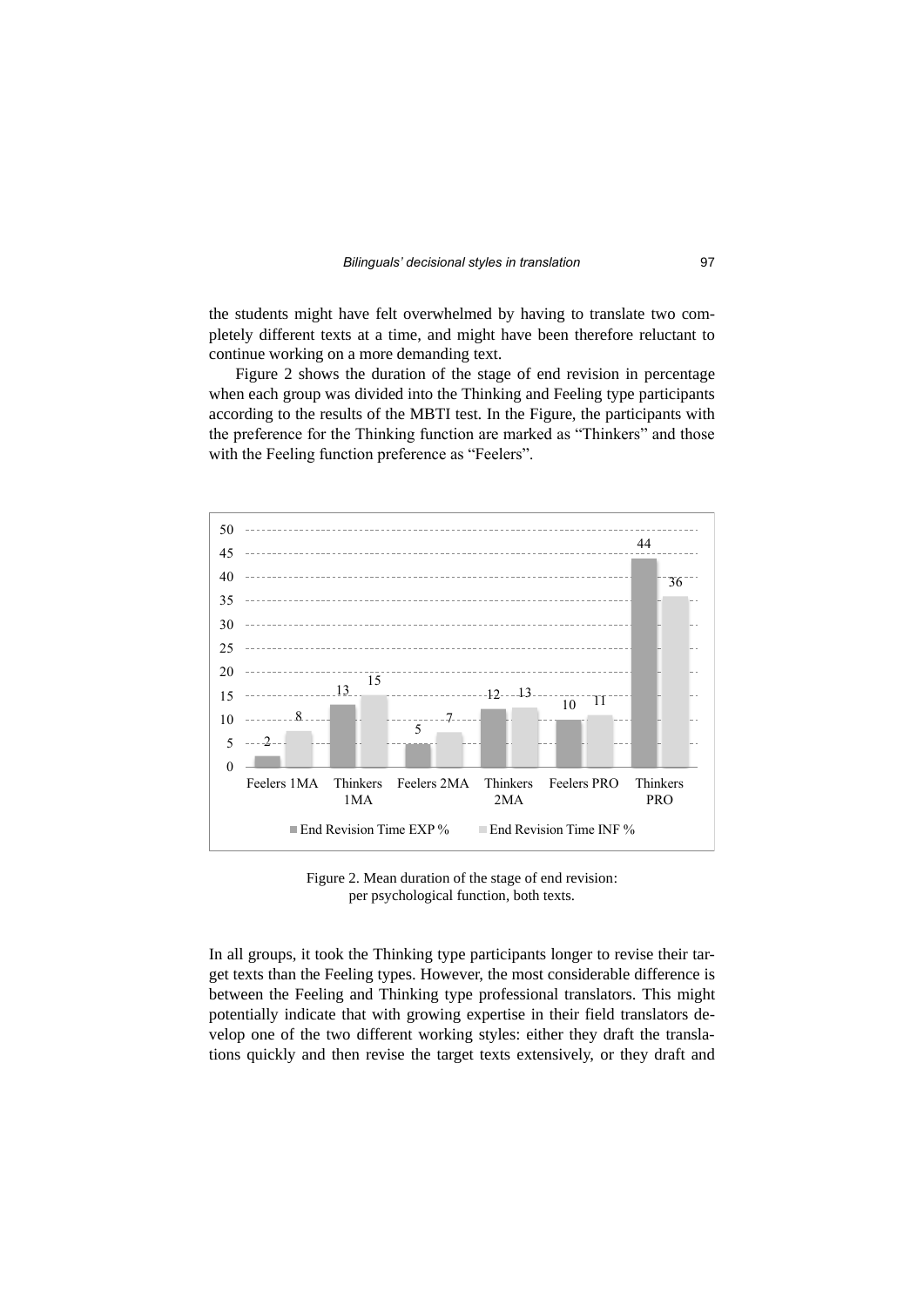immediately revise their translations without the need for a long end revision stage. In the former case they show a more analytical approach to translation with their Thinking function preference, and in the latter a more subjective and evaluative approach with their Feeling function preference. Englund Dimitrova (2005) and Hansen (2013) made a similar observation concerning individual behavioural preferences of translators regardless of their level of expertise. In a similar vein, Schaeffer et al. (2019) found no effects of expertise on translators' revision behaviour.

The next temporal indicator considered for analysis was the mean duration of pauses made at the stage of end revision. As neither screen-recording nor eye-tracking was used in this study, it was methodologically impossible to trace what exactly was happening during the pauses – participants could engage in doing research, rereading the target texts and/or comparing it with the source text, thinking over the potential translation variants without putting down the interim solutions etc. However, all of these activities performed at the stage of end revision contribute to translators' final decisionmaking behaviour, which is in the centre of attention for the present study.

Figure 3 illustrates the mean pause length (in seconds) in all groups of participants and in both texts.



Figure 3. Mean pause length at end revision stage: all participants, both texts.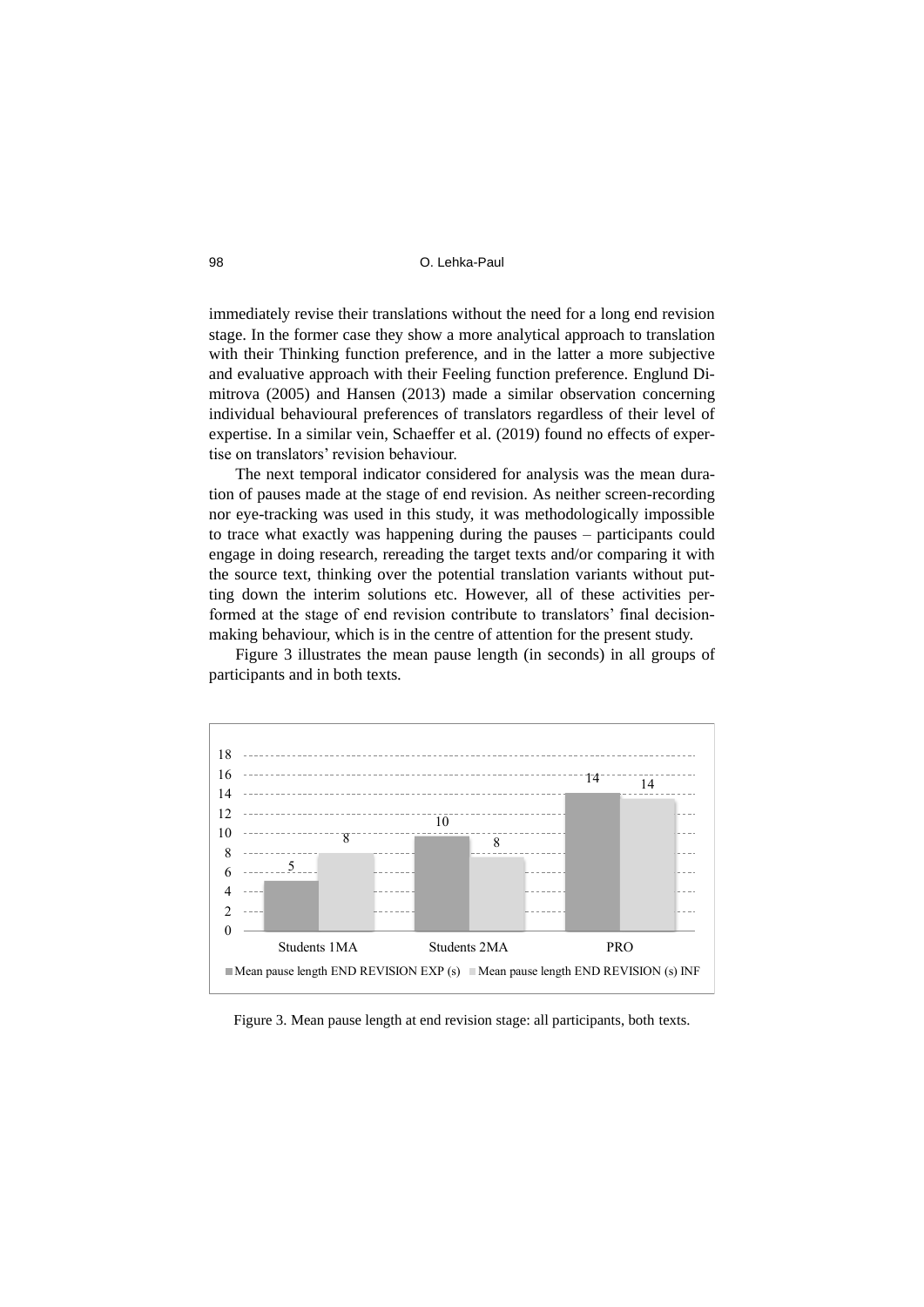The translation students in their first year made on average the shortest pauses at the stage of end revision. They also made slightly shorter pauses while revising the expressive text than the informative text. In their second year, the translation students showed a similar pattern as professional translators in terms of the average length of pauses. This may probably be explained by their ability to better monitor and evaluate their translation decisions in their mind as "the problem space" (Dragsted 2012: 95) in comparison with the 1MA students who only begin developing their translation competence.

Figure 4 shows that mean duration of pauses made by participants divided by the preferred psychological function while they were translating both texts.



Figure 4. Mean pause length at end revision stage: per psychological function, both texts.

Dividing the participants into the Thinking and Feeling types helps to observe that 2MA students and professional translators again show similar behavioural patterns: in both groups and texts the Feeling type participants made longer pauses at the end revision stage than the Thinking type participants. Translation students in their first year did not show any considerable differences in terms of mean pause length, with the exception of those made in the expressive text. Thinking type 1MA students made longer pauses while end-revising the expressive text than their Feeling type counterparts. This can probably be explained by the fact that they also spent much less time on the stage of end revision (only 2% of the total task time) while working on the expressive text.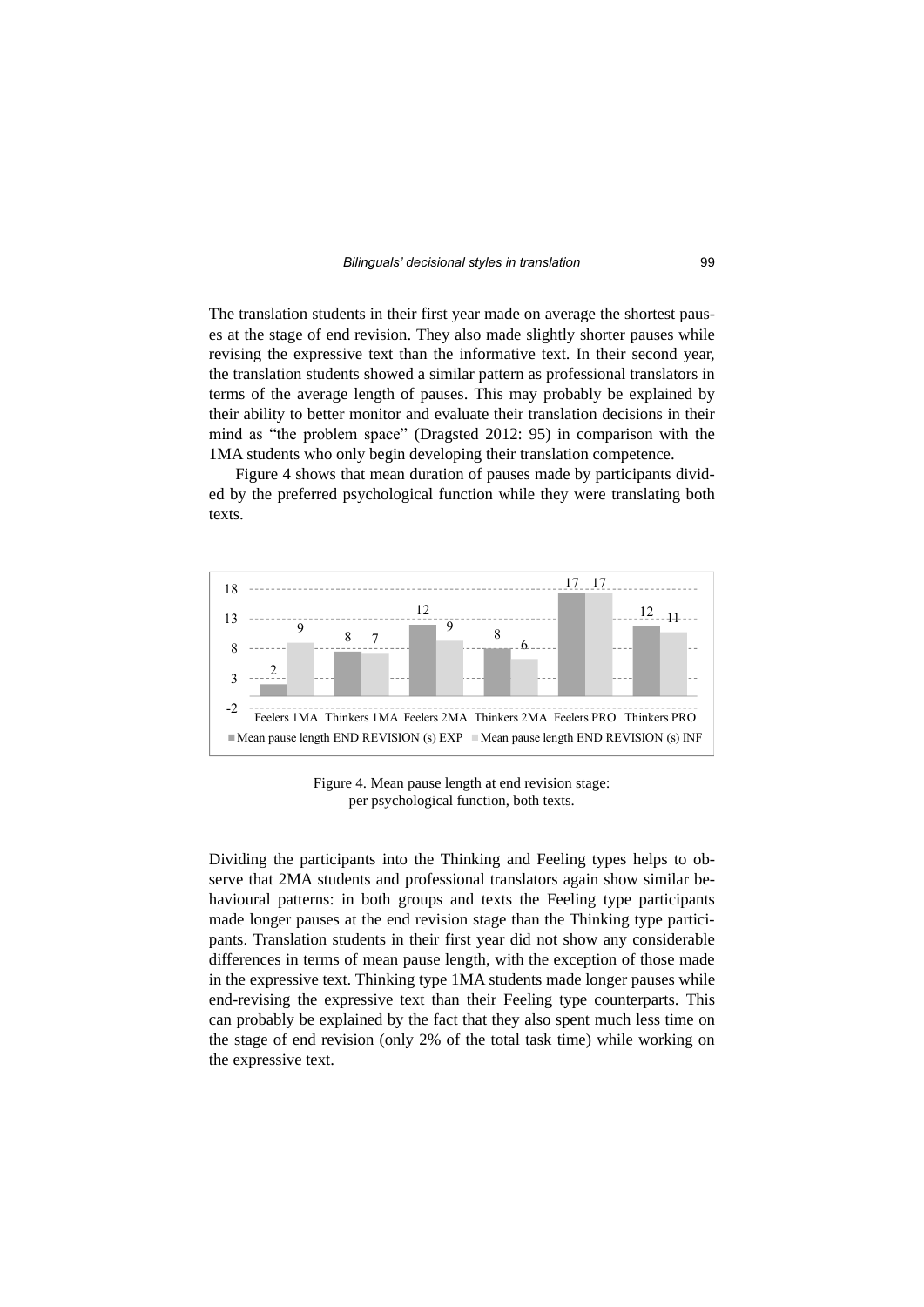Figure 5 illustrates the number of pauses made at the stage of end revision by all participants in both texts.



Figure 5. Mean number of pauses made at the end revision stage: all participants, both texts.

The professional translators made the largest number of pauses while endrevising both texts in comparison with translation students during both experimental rounds. The 1MA translation students made more pauses while end-revising the expressive text than they did in their second year. Thus, the first year students made more pauses while translating the expressive text, but the pauses were also shorter than those made by the same participants the following year. Notably, the 1MA translation students and professional translators made a similar number of pauses, with similar patterns in the two texts: more pauses were made in the expressive text than in the informative text. This observation is different to those made while discussing the variables of end revision time and pause length, where the patterns were similar for the groups of the 2MA translation students and professional translators. As far as the number of pauses is concerned, both the 1MA translation students and professional translators made comparatively many pauses, but in the former group the pauses were much shorter than in the latter.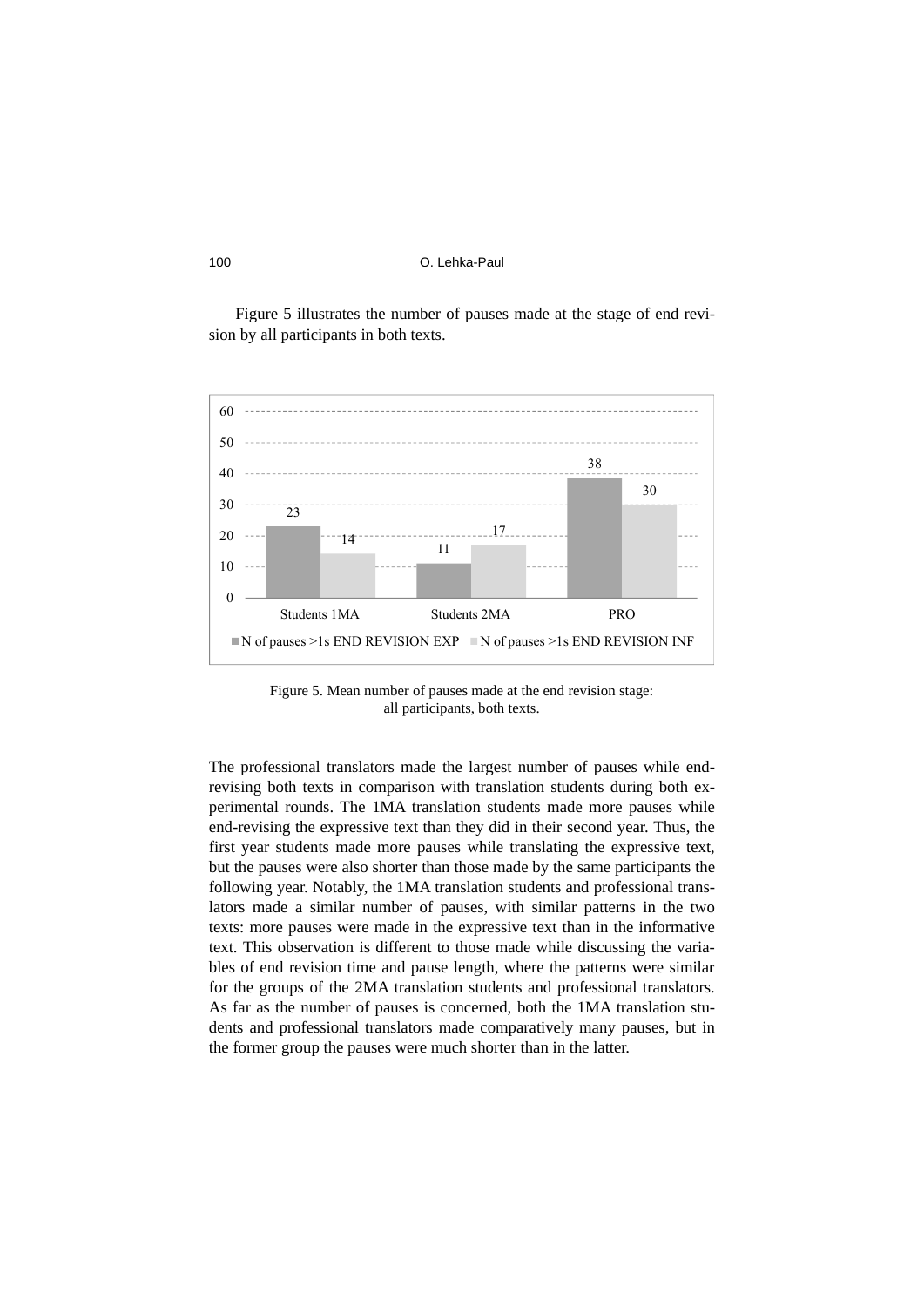A more detailed look at the distribution of pauses is possible with Figure 6, which shows the mean number of pauses made at the end revision stage by all participants divided per preferred psychological function.



Figure 6. Mean number of pauses at the end revision stage: per psychological function, both texts.

In all groups the Feeling types participants made fewer pauses in both texts than the Thinking type participants. Thus, the Feeling types seem to have a tendency to make fewer, but longer pauses than the Thinking type translators regardless of the text type. This is in line with the description of the Feeling type decision-makers who need time to evaluate their decisions.

Another interesting observation concerns the similar behaviours of the 1MA translation students and professional translators: both Feelers and Thinkers made more pauses while end-revising the expressive text than the informative text. On the contrary, all the 2MA students made more pauses in the informative than in the expressive text. This points to the potential role of the text type: while the 2MA students by the end of their translation training programme had had extensive practice of translating different text types, including those that require a more creative approach, both the 1MA students and professional translators might have been more unfamiliar with the expressive text. However, in order to better understand the type of behaviours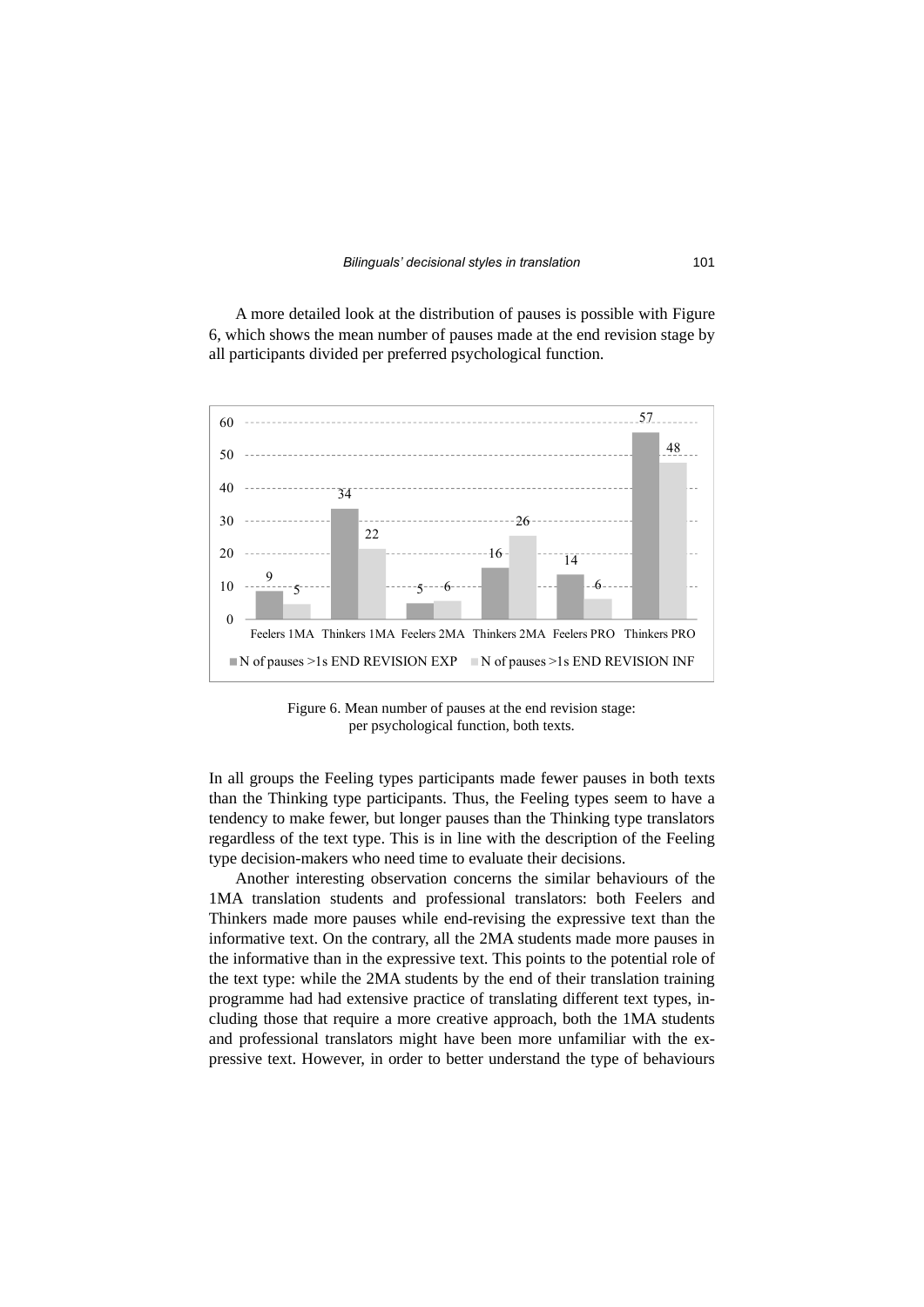displayed by the participants, it is necessary to look and the quantitative and qualitative indicators of their decision-making styles. In other words, the variables of the number of deleted characters and the types of corrections introduced at the end revision stage will help to observe what exactly was happening between pauses at this stage of the translation process.

Figure 7 shows the mean numbers of deleted characters at the end revision stage made by all groups of participants and in both texts.



Figure 7. Mean number of deleted characters at end revision stage: all participants, both texts.

The 1MA translation students and professional translators again displayed similar behavioural patterns: both groups made more deletions in the expressive text than in the informative text in comparison to the students in their second year. Thus, not only did the two groups make more pauses in the expressive text, but also more deletions, which probably indicates that the expressive text was more challenging and new for them.

Figure 8 illustrates the mean number of deleted characters made in both texts by the participants divided according to their preferred decision-making function.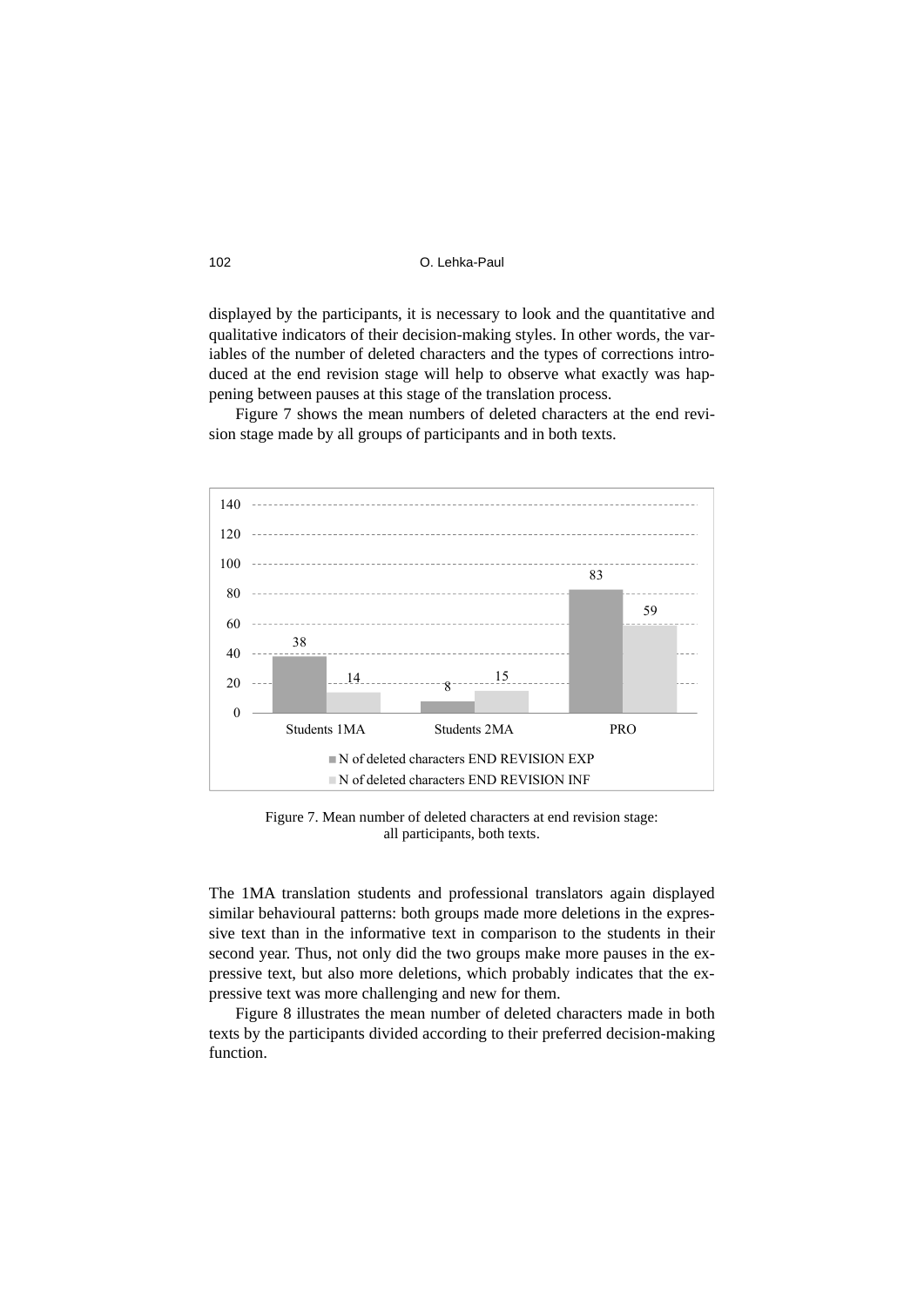

Figure 8. Mean number of deleted characters at end revision stage: per psychological function, both texts.

In all three groups of participants, those with the preference for the Thinking function introduced more deletions than those with the Feeling preference. This is another indicator of the translators' working styles: the Thinkers' end revision stage is not only longer with more and shorter pauses, but also with more characters deleted at this stage than in the case of participants with the preferred Feeling function.

In comparison to the other two groups, both types of the 2MA translation students made more deletions in the informative text than in the expressive text. Thus, the students in their second year made more, but shorter pauses, and also introduced more deletions in the informative text than in the expressive text. This may support the previously made point about the fact that students in their second year might have been more confident in translating the legal texts due to extensive practice during the two years of their translation training. The observation may also probably indicate that the students were aware of the fact that some of their initial translation solutions needed remedy, and were more active in introducing the necessary corrections at the stage of end revision. As regards the expressive text, they might have spent more time rereading their translations to check for any inconsistencies of style or genre, which is supported by fewer and longer pauses during the 2MA students' end revision stage in the expressive text. On the other hand, both the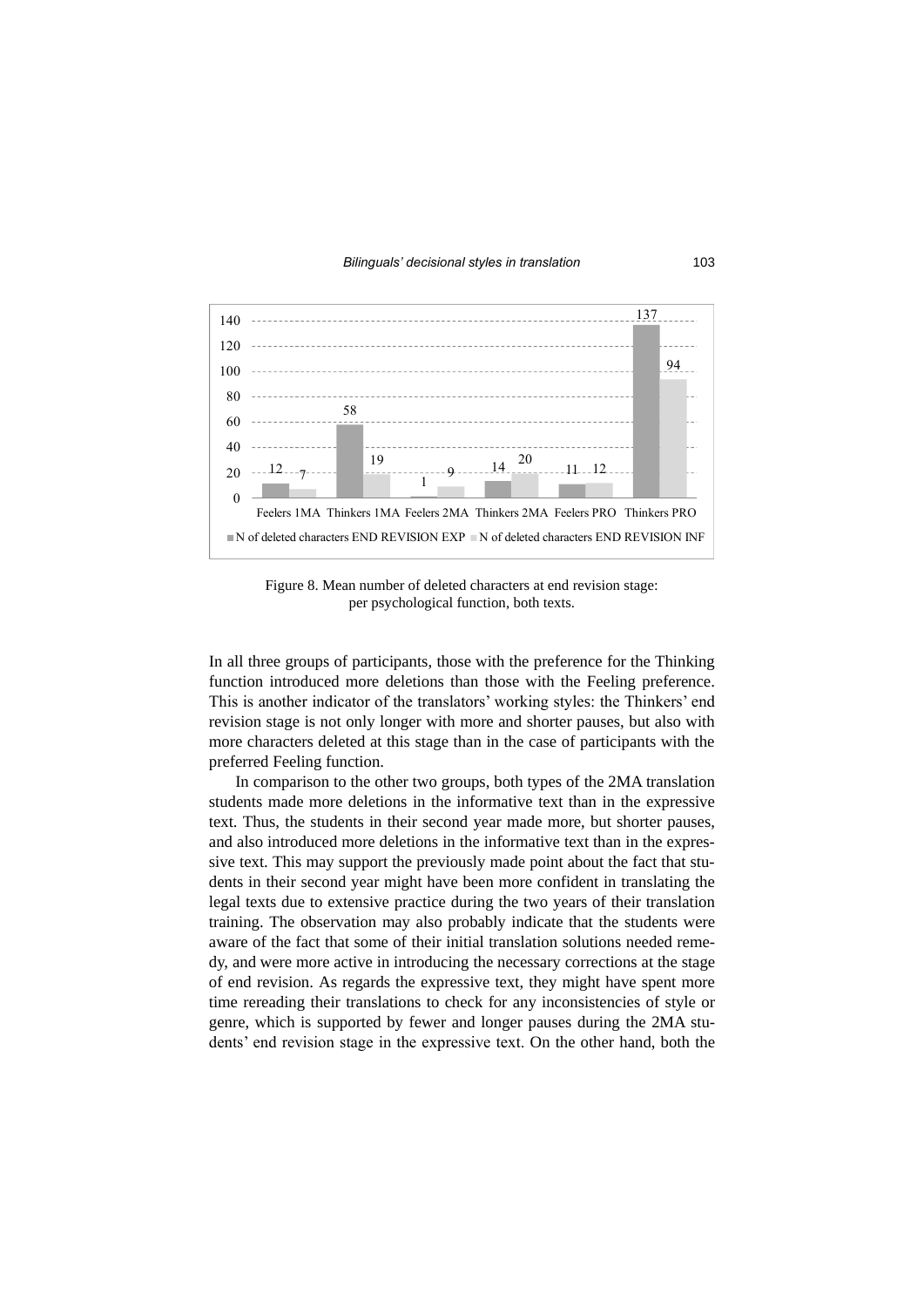1MA students and professional translators might have not had too much practice in translating literary texts, and so they showed more active decision-making behaviours while working on the expressive text than on the informative text.

In order to better illustrate which particular solutions were revised, Figure 9 shows the mean number of "surface" and "deep" corrections (meaningnon-modifying and meaning-modifying/syntactic respectively) made by all participants in both texts. The bars with lighter colours show surface and deep revisions in the expressive texts, and those with darker colours in the informative text.



Figure 9. Mean number of surface and deep corrections: all participants, both texts.

The groups of 1MA students and professional translators again display similar behavioural patterns: more deep than surface revisions in the expressive text, and more surface than deep revisions in the informative text. The group of 2MA students made on average fewer corrections of both types in the two texts than the other two groups, with almost no differences between the text types.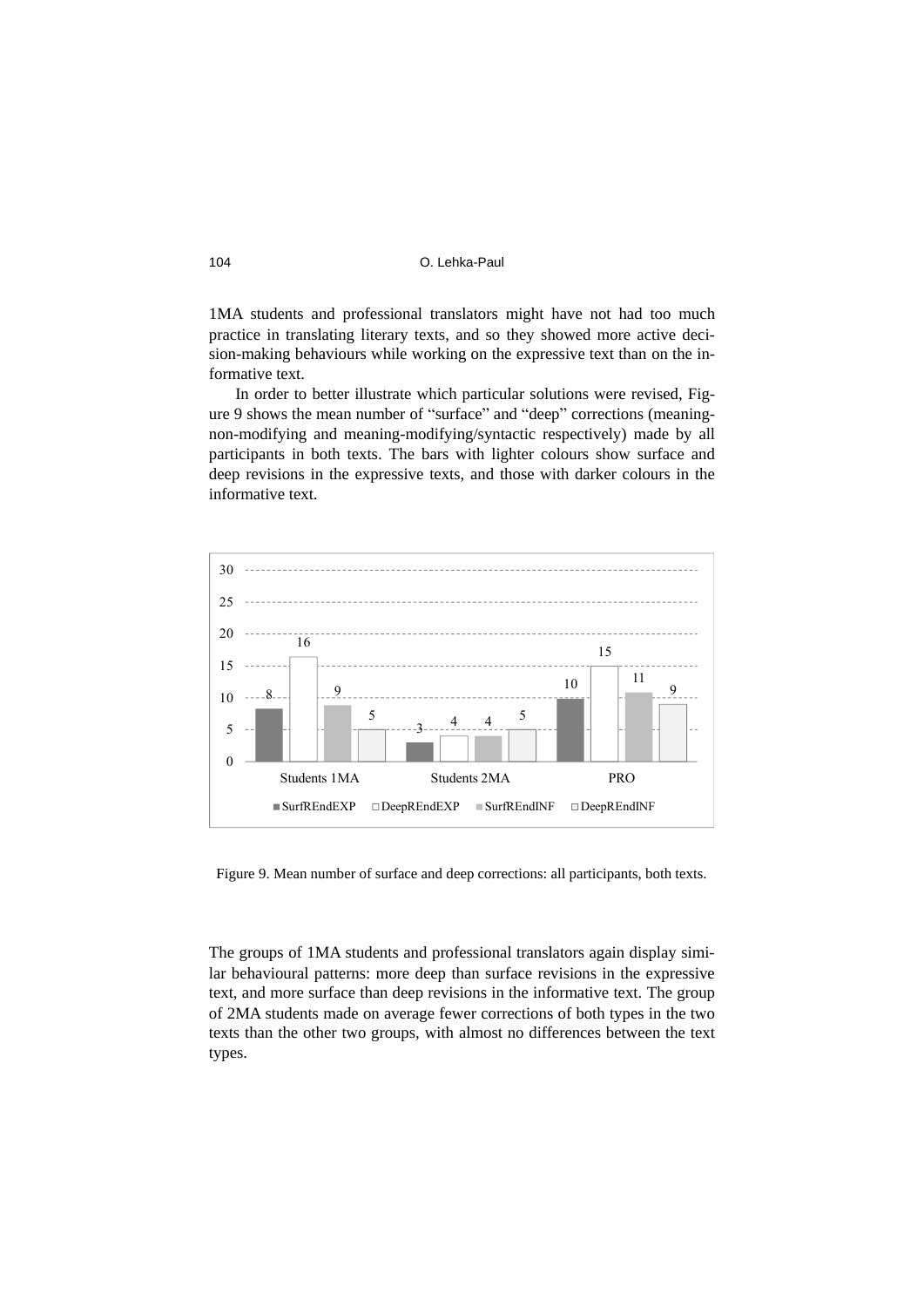A closer look at the distribution of different types of corrections is possible with Figure 10, which shows the data in all groups divided per preferred psychological function, and in both texts.



Figure 10. Mean number of surface and deep corrections: per psychological type, both texts.

The data show another evidence for the two working styles that are related to the preferred decision-making function, Thinking or Feeling. In all groups, the Thinking type participants made more of both types of corrections than the Feeling type participants. All Thinking types were particularly active while introducing "deep" corrections in the expressive text (cf. Englund Dimitrova 2005).

However, it is also possible to observe that both Thinking and Feeling type 2MA students made slightly more corrections of both types in the informative text than in the expressive text. Again, this observation may potentially hint at the role of familiarity with the text type as discussed for the previous variables.

Hence, the data presented above lead to the following conclusions related to the three hypotheses put forward in the previous sections:

*Hypothesis 1. The hypothesised tendency was observed: the preferred decision-making function (Thinking or Feeling) influences such behavioural*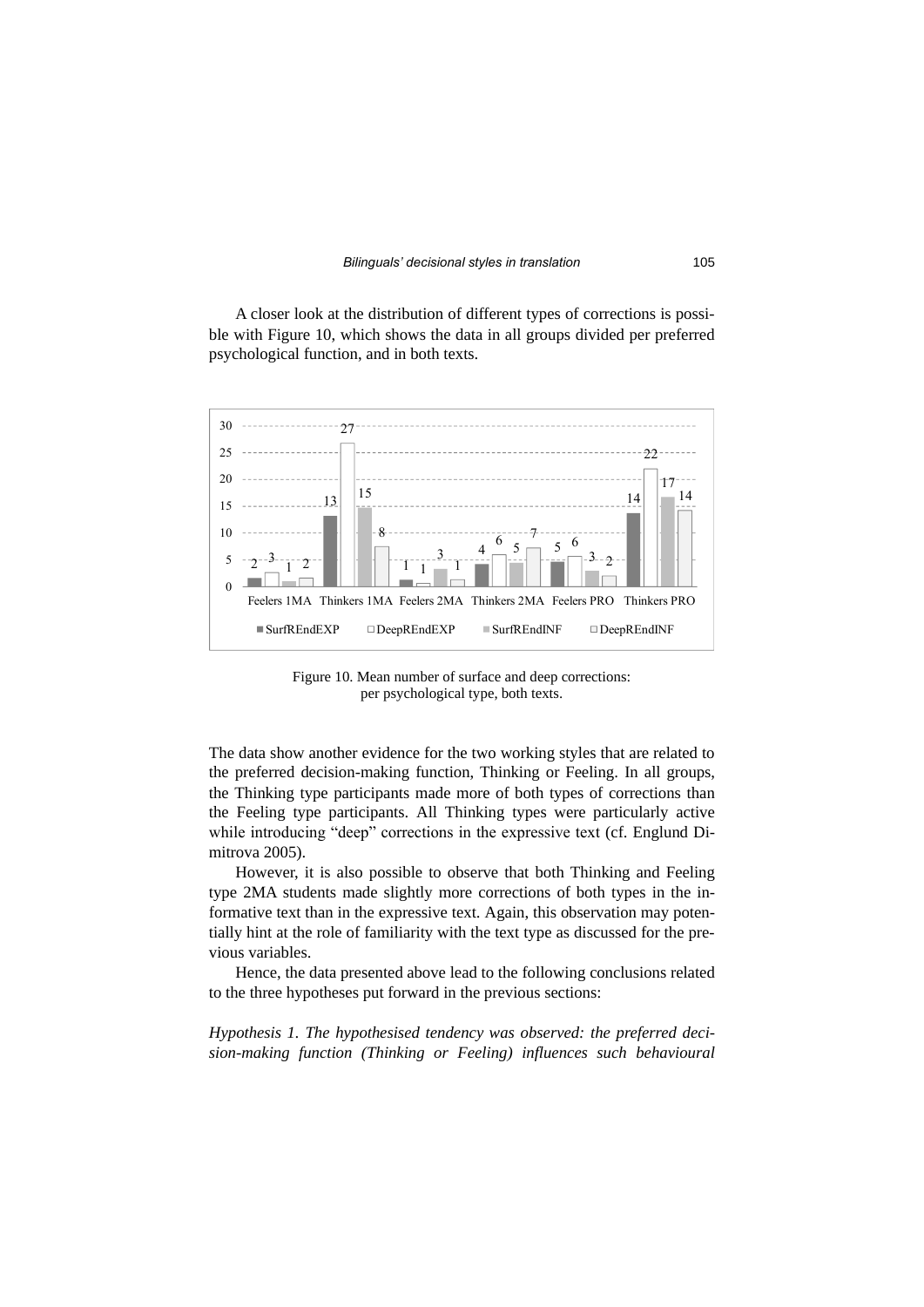#### 106 O. Lehka-Paul

*characteristics in the translation process as end revision time, the number and length of pauses made at the stage of end revision, the number of characters deleted at this stage, and the type of corrections made at the end revision stage*. This means that the translators have two distinct decision-making styles that depend on their psychological preferences: either they have a preference for the Thinking function and therefore have a more extensive end revision stage, or they prefer the Feeling function and have a short stage of end revision, with more time and effort invested in the stage of drafting the translation (Krings [1995] 2001; Asadi & Séguinot 2005; Dragsted 2012; Dragsted & Carl 2013; Lehka-Paul 2018). In particular, the translators with the preference for the Thinking function tend to have longer end revision stage with more, but shorter pauses at this stage, more deleted characters and more of both "surface" and "deep" revisions, especially more "deep" corrections in the expressive text, as opposed to the translators with the Feeling function preference as regards the process of decision-making.

*Hypothesis 2. The hypothesised tendency was partially observed: the preferred decision-making functions retain their influence on decision-related behavioural characteristics in the translation process as translation competence develops.* The students in both years of their translation training showed similar patterns of behaviour as based on their preferred decisionmaking function. However, the students in their second year showed less activity in terms of the length and number of pauses, as well as the number of deletions and the types of corrections made in the expressive text. This may indicate that even though they considered the expressive text to be more challenging, they might have had more practice with theses types of texts than when they were first year translation students, or than the group of professional translators. Therefore, they were more active while revising their decisions in the legal text, where they were able to implement the practical skills they had gained while working with similar texts in the course of translation training. This observation poses the question of whether it is the level of text difficulty, as previously suggested by translation scholars (e.g. Dragsted 2005), or perhaps the degree of familiarity with the text type that causes changes in the translators' behaviour in the process of translation.

*Hypothesis 3. The hypothesised tendency was observed: preferred decisionmaking functions are observable in the translators' decision behaviour in the translation process irrespective of expertise level.* Indeed, both students and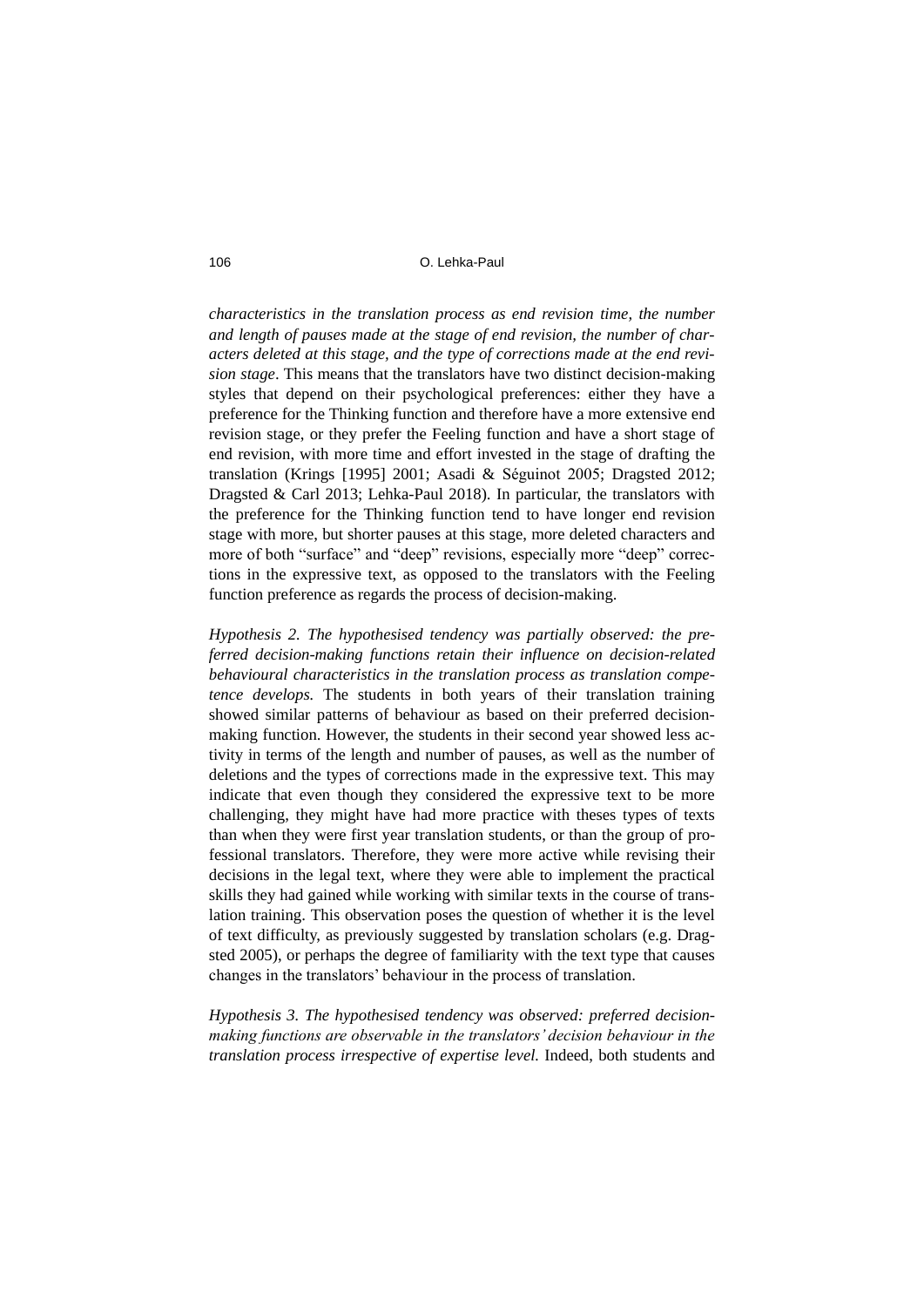professional translators when divided according to the preferred decisionmaking psychological function showed similar behavioural patterns in terms of all indicators considered. Moreover, professional translators displayed even more distinct patterns than students, with the Thinking types showing the ability to clearly divide their translation process and rely on the stage of end revision for final decision-making. This is in line with Hansen (2013) whose longitudinal study showed no differences in translators' styles of behaviour in the translation process as their expertise in translation had grown.

#### **7. Concluding remarks and further research avenues**

Previous research into the behavioural aspects of the translation process has shown that there is a lot of individual variation in the translation process, especially at the stage of end revision characterised by final decision-making and quality control (Jakobsen 2003; Dragsted 2005). Moreover, researchers generally agree that two behavioural patterns that compose the translators' working styles can be observable: long end revision stage with a lot of target text modifications, and short end revision stage with very few target text modifications (Mossop 2007; Carl et al. 2011; Dragsted & Carl 2013). The present study has shown that the frequently reported variations and the two "working styles" can potentially be accounted for by the translators' preferred psychological function responsible for decision-making. This is an important observation that may testify to the fact that the process of translation is a type of "cognitive behaviour" (Wilss 1996) that may be influenced by the translators' individual psychological preferences.

However, as the present study was conducted on a small data set, it is advisable that future studies of similar type should be conducted on a larger participant sample, with more experimental rounds and also with different but comparable texts. Hence, considering the methodological limitations of the present study, its findings should be treated as an inspiration for further research into the relationship between translators' psychological characteristics and their behaviour in the process of translation.

An interesting finding concerns the fact that the role of the psychological functions remains unchanged as translation competence and expertise grows, i.e. similar behavioural tendencies can be observed in translation students and professional translators. However, the data showed that the professional translators, when divided into the Thinking and Feeling types, had even more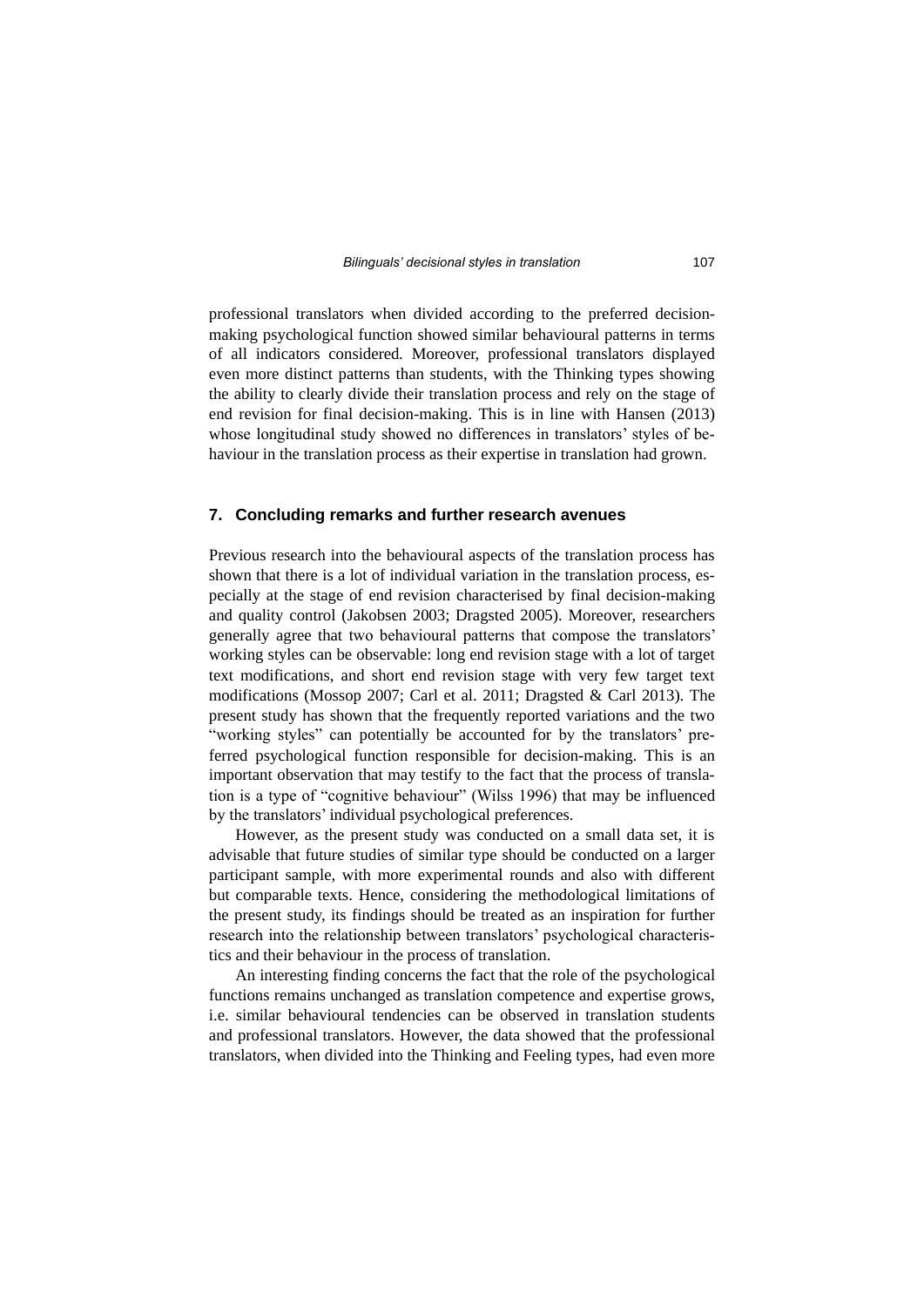distinct differences in their behavioural patterns than translation students. This probably means that the decision-making styles may be rooted in the translator's personality from the very beginning of their translation practice, and become even more observable as translation competence and expertise grow (Hansen 2013). Thus, translation students need to be made aware of the existence of different working styles, and encouraged for more extensive self- and peer-observation for learning purposes. This will potentially help future translators build their professional "self-concept" (Kiraly 1995) and develop their translation routines much faster.

Despite the fact that the data showed similar tendencies in the groups of translation students and professional translators when divided according to their preferred decision-making function, professional translators overall introduced more deletions at the stage of end revision, made more and longer pauses at this stage of the translation process than translation students. This observation is in line with some earlier findings related to the differences between translation students and professional translators in terms of their revision behaviour (e.g. Carl et al. 2011), and goes contrary to some more recent studies (e.g. Schaeffer et al. 2019) in which no interactions were reported between translators' expertise level and their revision behaviour. There might be at least two potential explanations for such differences. On the one hand, the criteria used to define translation expertise are not the same in different empirical studies. On the other hand, Schaeffer et al. (2019) analysed the data collected from a large pool of participants but, importantly, there were six languages from different language families involved in the study. Hence, it might be worthwhile to further explore the influence of *language relatedness* (e.g. differences between revision procedures in the translation process to/from non-related languages such as Polish and English as opposed to related languages such as English and German) and script switching (e.g., such as in the pair English–Japanese as opposed to English–Polish) on the translators' revision behaviour at different translation expertise levels. In addition, it might be insightful to extend the discussion of translators' decision-making styles as related to the translators' psychological predispositions to the drafting stage as well.

To conclude, the study of the translators' decision-making styles, which combined personality psychology and translation process research, has demonstrated the psychological nature of the decision-making processes in translation. It has also provided a potential explanation for the individual var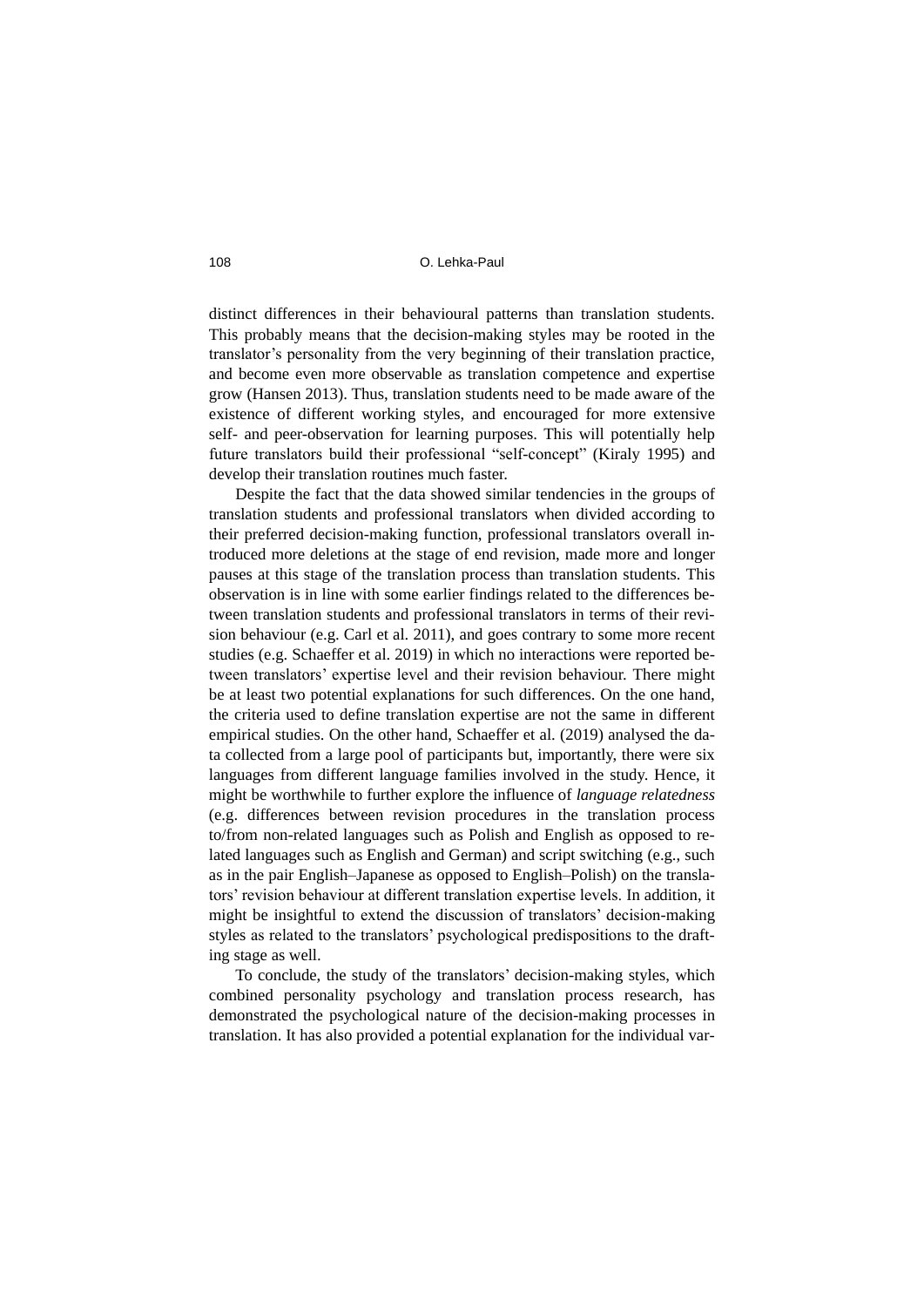iations frequently observed and reported in translation process studies, and inspired further research into the psychological aspects of translation.

### **References**

- Alamargot, D. & L. Chanquoy. 2001. *Through the models of writing*. Dordrecht: Kluwer Academic Publishers.
- Antunović, G. & N. Pavlović. 2011. Moving on, moving back or changing it here and now: Self-revision in student translation processes from L2 and L3*. Across Languages and Cultures* 12 (2). 213–234.
- Asadi, P. & C. Séguinot. 2005. Shortcuts, strategies and general patterns in a process study of nine professionals. *META: Translators' Journal* 50(2). 522–547.
- Briggs Myers, I. 1962. *The Myers-Briggs Type Indicator: Manual*. Palo Alto: Consulting Psychologists Press.
- Carl, M. 2012. Translog-II: A program for recording user activity data for empirical translation process research. *IJCLA* 3(1). 153–162.
- Carl, M., B. Dragsted & A.L. Jakobsen. 2011. A taxonomy of human translation styles. *Translation Journal* 16(2). 155–168.
- Chanquoy, L. 1997. Thinking skills and composing: Examples of text revision. In: J.H.M. Hamers and M. Overtoom (eds.), *Inventory of European programmes for teaching thinking*, 179-185. Utrecht: Sardes.
- Dragsted, B. 2005. Segmentation in translation. Differences across levels of expertise and difficulty. *Target* 17(1). 49–70.
- Dragsted, B. 2012. Indicators of difficulty in translation: Correlating product and process data. *Across Languages and Cultures* 13(1). 81–98.
- Dragsted, B. & M. Carl. 2013. Towards a classification of translation styles based on eye-tracking and key-logging data. *Journal of Writing Research* 5(1). 133–158.
- Englund Dimitrova, B. 2005. *Expertise and explicitation in the translation process*. Amsterdam: John Benjamins.
- European Master's in Translation. Competence Framework. 2017. https://ec.europa.eu/info/sites/info/files/emt\_competence\_fwk\_2017\_en\_web.pdf (Date of access: 1 Dec 2019.)
- Fabio A. & D.C. Vale. 2017. On drafting and revision in translation: A corpus linguistics oriented analysis of translation process data. In: S. Hansen-Schirra, S. Neumann & O. Čulo (eds.), *Annotation, exploitation and evaluation of parallel corpora*, 89–110. Berlin: Language Science Press.
- Furnham, A., T. Jensen & J. Crump. 2008. Personality, intelligence and assessment centre expert ratings. *International Journal of Selection and Assessment* 16(4). 356-365.
- Gardner, W.L. and M.J. Martinko. 1996. Using the Myers-Briggs Type Indicator to study managers: A literature review and research agenda. *Journal of Management* 22(1). 45–83.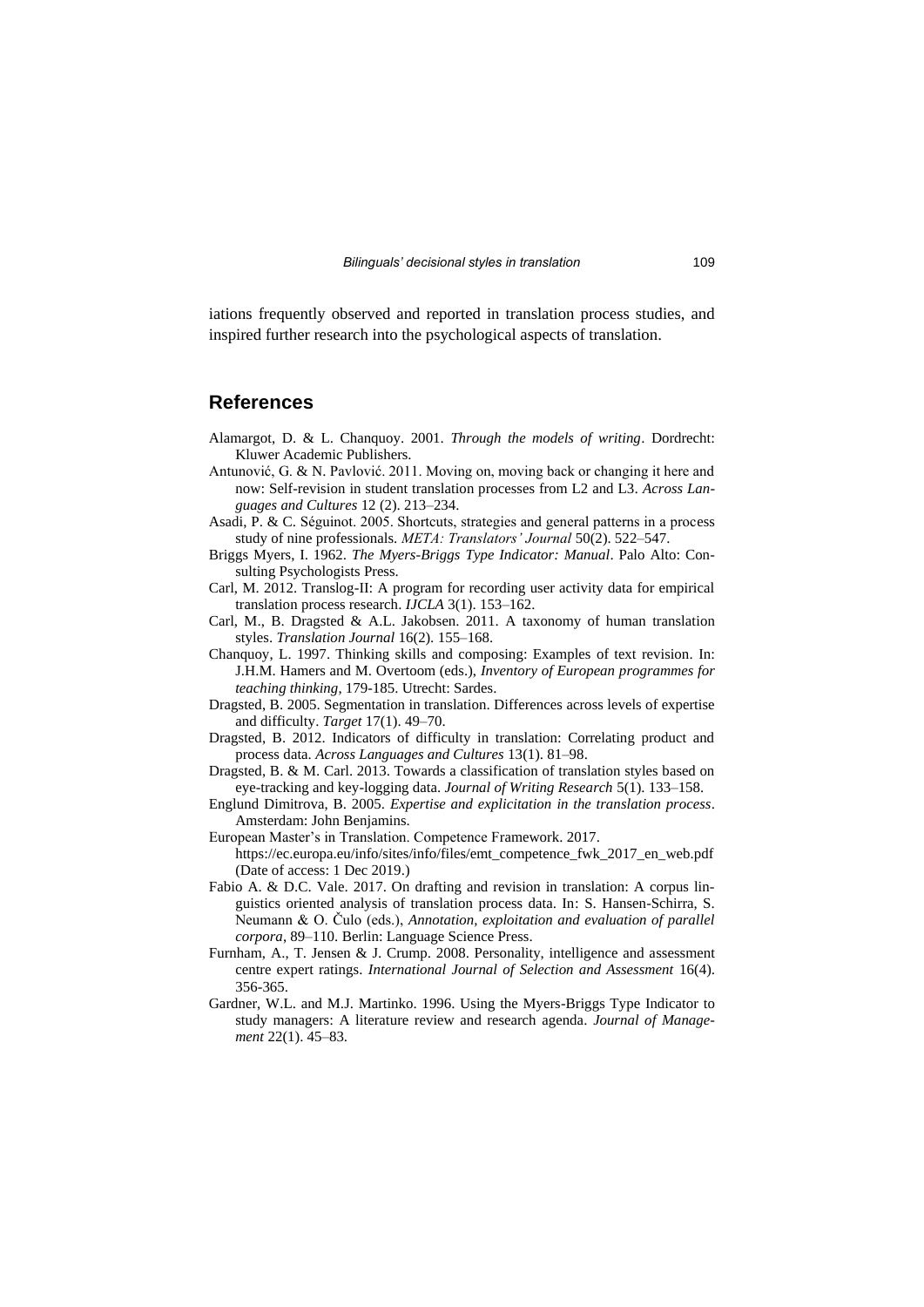- Göpferich, S. & R. Jääskeläinen. 2009. Process research into the development of translation competence: Where are we, and where do we need to go? *Across Languages and Cultures* 10(2). 169–191.
- Hansen, G. 2013. Many tracks lead to the goal. A long-term study on individual translation styles. In C. Way, S. Vandepitte, R. Meylaerts & M. Bartlomiejczyk (eds.), *Tracks and treks in translation studies*. Amsterdam: John Benjamins. 49– 62.
- Higgs, M. 2001. Is there a relationship between the Myers-Briggs Type Indicator and emotional intelligence? *Journal of Managerial Psychology* 16(7). 509–533.
- Hubscher Davidson, S. 2009. Personal diversities and diverse personalities in translation: A study of individual differences. *Perspectives: Studies in Translatology* 17(3). 175–192.
- Hurtado Albir, A. (ed.). 2017. *Researching translation competence by PACTE Group*. Amsterdam: John Benjamins.
- Jakobsen, A.L. 2002. Translation drafting by professional translators and translation students. In G. Hansen (ed.), *Empirical translation studies. Process and product* (*Copenhagen Studies in Language* 27), 191–204. Copenhagen: Samfundslitteratur.
- Jakobsen, A.L. 2003. Effects of think aloud on translation speed, revision and segmentation. In F. Alves (ed.), *Triangulating translation: Perspectives in process oriented research*, 69–95. Amsterdam: John Benjamins.
- Jung, C.G. [1921] 1971. *Psychological types. Collected Works of Carl Gustav Jung* (volume 6). Princeton, NJ: Princeton University Press.
- Kiraly, D. 1995. *Pathways to translation: Pedagogy and practice.* Kent: The Kent State University Press.
- Krings, H. [1995] 2001. *Repairing texts: Empirical investigations of machine translation post-editing processes*. (Translated by G.S. Koby, G.M. Shreve, K. Mischerikow, S. Litzer.) Kent: The Kent State University Press.
- Lehka-Paul, O. 2018. Between translation process and product: Personality and translator's behaviour during self-revision. In S. Barschdorf & D. Renna. (eds.), *Translating boundaries: Constraints, limits, opportunities*, 21–48. Stuttgart: Ibidem.
- Lehka-Paul, O. & B. Whyatt. 2016. Does personality matter in translation? Interdisciplinary research into the translation process and product. *Poznań Studies in Contemporary Linguistics* 52 (2). 317–349.
- Maugham, W.S. 1988. *Sixty-five short stories.* London: Heinemann.
- Mossop, B. 1982. A procedure for self-revision. *Terminology Update* 15(3). 6–9.
- Mossop, B. 2007. Empirical studies of revision: What we know and need to know. *The Journal of Specialised Translation* 8. 5–20.
- Muñoz Martín, R. 2014. A blurred snapshot of advances in translation process research. In R. Muñoz Martín (ed.), *MonTI* (Special issue 1: *Minding translation*), 49–85. Publicaciones de la Universidad de Alicante.
- Nicholson, N.S. 2005. Personality characteristics of interpreter trainees: The Myers-Briggs Type Indicator (MBTI). *The Interpreters' Newsletter* 13. 109–142.
- O'Brien, S. 2006. Eye-tracking and translation memory matches. *Perspectives: Studies in Translatology* 14(3). 185–205.